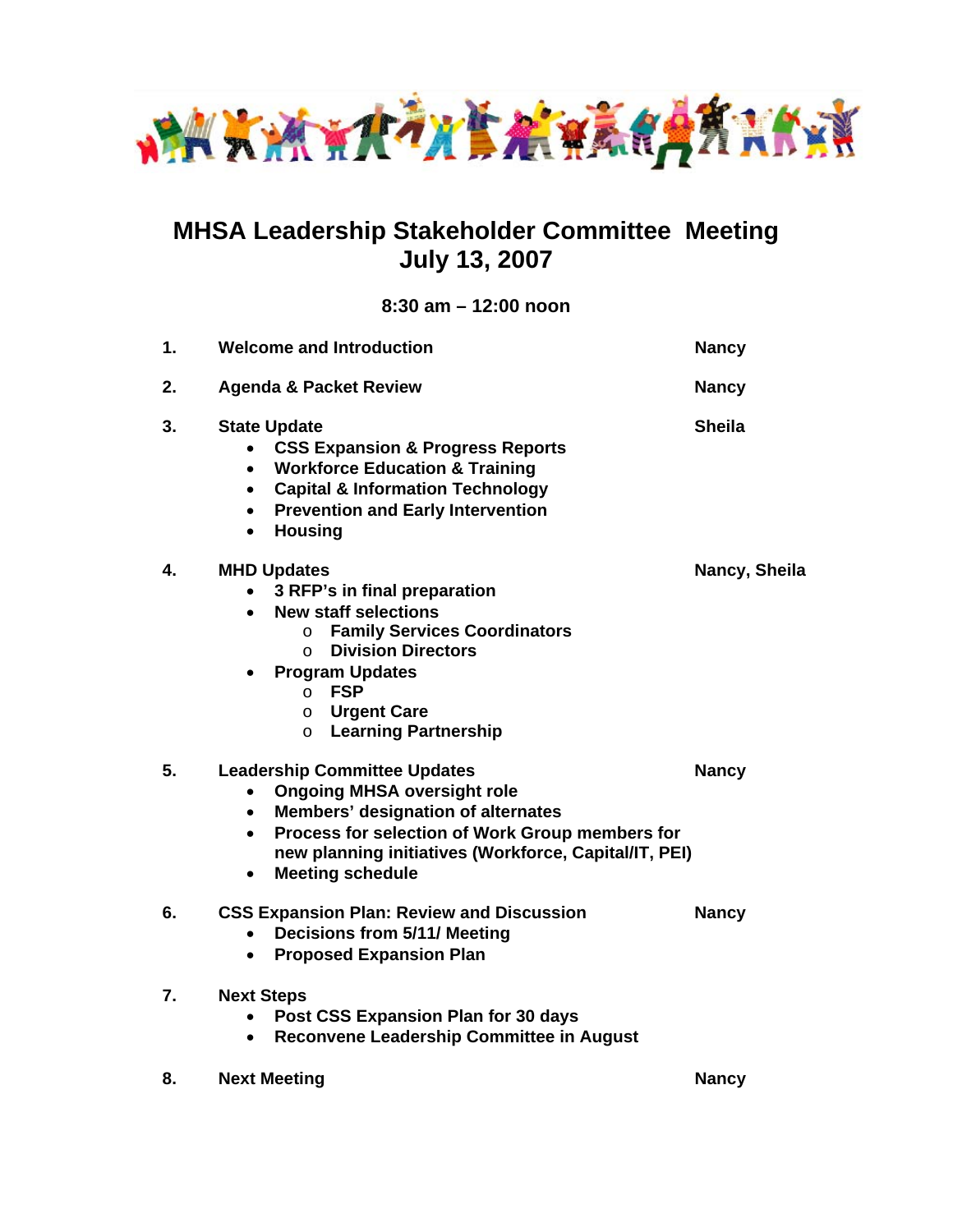# **County of Santa Clara**

Office of the County Executive

County Government Center, East Wing 70 West Hedding Street San Jose, California 95110 (408) 299-5105



July 3, 2007

To: Pete Kutras, County Executive Agency/Department Heads Departmental Fiscal Officers

From:

Leslie Crowel Budget Director

Subject: Budget Planning for FY 2009 and Beyond

As part of the FY 2008 budget hearing, updated amounts for future year deficits were provided to the Board on June 15. The projected deficit for FY 2009 is estimated at \$202.8 million, and which will be refined as part of the FY 2008 - 2012 Financial Projection. Unfortunately, we are in a position to reduce our budget significantly for the 7<sup>th</sup> year in a row.

The process for developing the FY 2009 budget will be similar to that utilized in prior years, and as in the past, your assistance will be vital to the success of our process.

Because of our grave financial situation, the hiring freeze and exemption process will remain the same. Departments are cautioned to only seek exemptions that are absolutely necessary.

Key Milestones Related to Projections:

- 1. FY 2009 Recommended Reduction Targets Agendized for the Board of Supervisors on September 25, 2007
- 2. FY 2008 2012 Five Year Financial Projection Agendized for the Board of Supervisors on October 16, 2007
- 3. Policy discussions related to Board Committees, Fund Balance, and the Contingency Reserve will be agendized for September 2007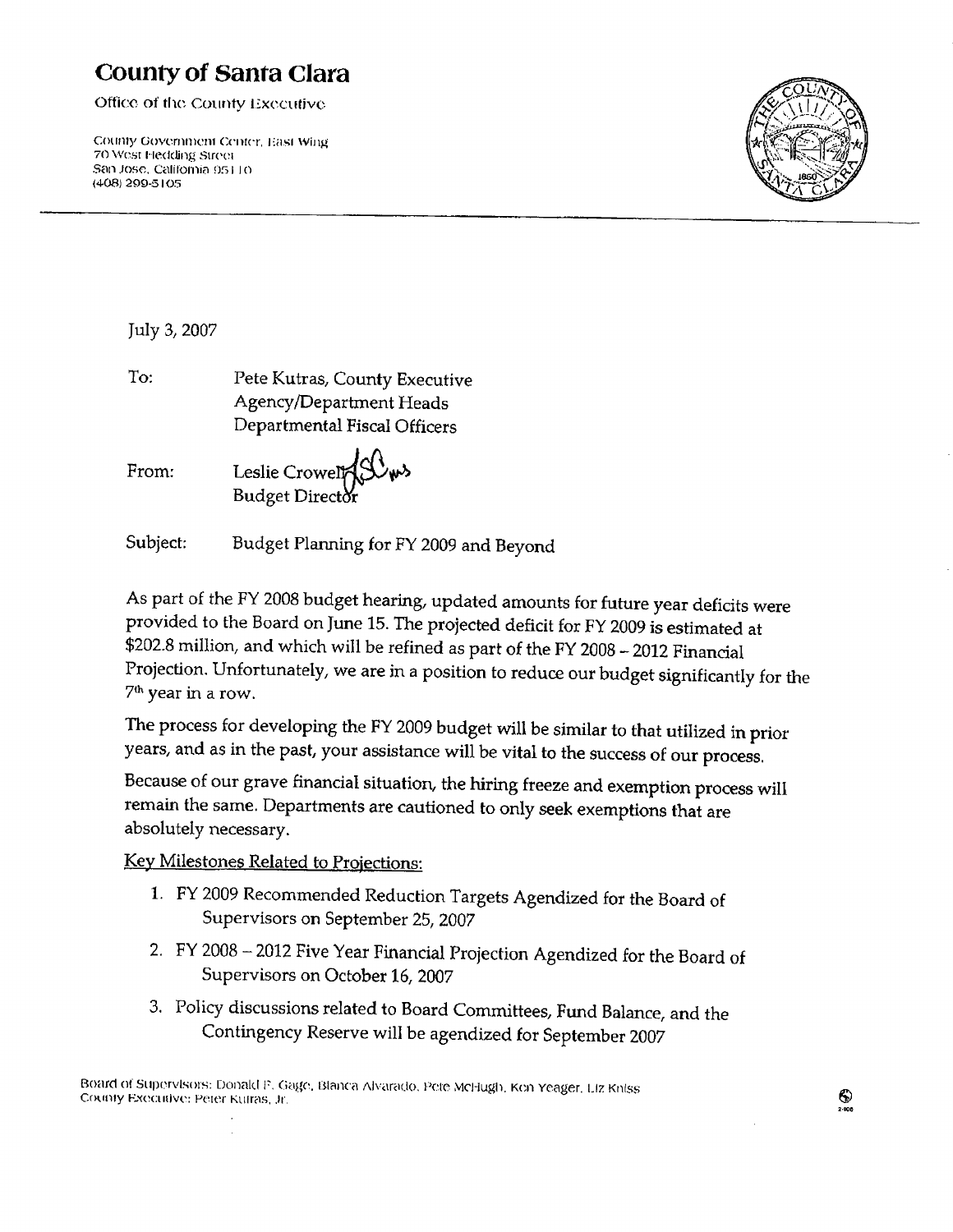In order to provide the Board with both reduction target recommendations and future year financial projections, the Office of Budget and Analysis (OBA) will be using known bargaining unit agreement amounts, estimates for benefit increases, and estimates for service and supply and major revenue increases. The deadline for submitting initial information is August 24. This provides approximately a month to examine the latest information after the fiscal year end close for FY 2007.

# **Meetings with Department Staff**

In order for me to best understand Departments' projections, I would like to meet with staff to discuss the submission of their information, answer questions, and address needs unique to especially the large departments. I have included a list of those with whom I would like to meet between August  $6 - 17$ . If your department is on this list, please contact Shanea Carvalho to set up a meeting.

The attached tables provide an overview of the information requested, as well as the departments that have provided data or information in prior years.

I look forward to working with you later this summer, as I am out of town until July 30. Please contact your OBA analyst or Mary Stephens, Budget Operations Manager, at 299-5174 if you have additional questions.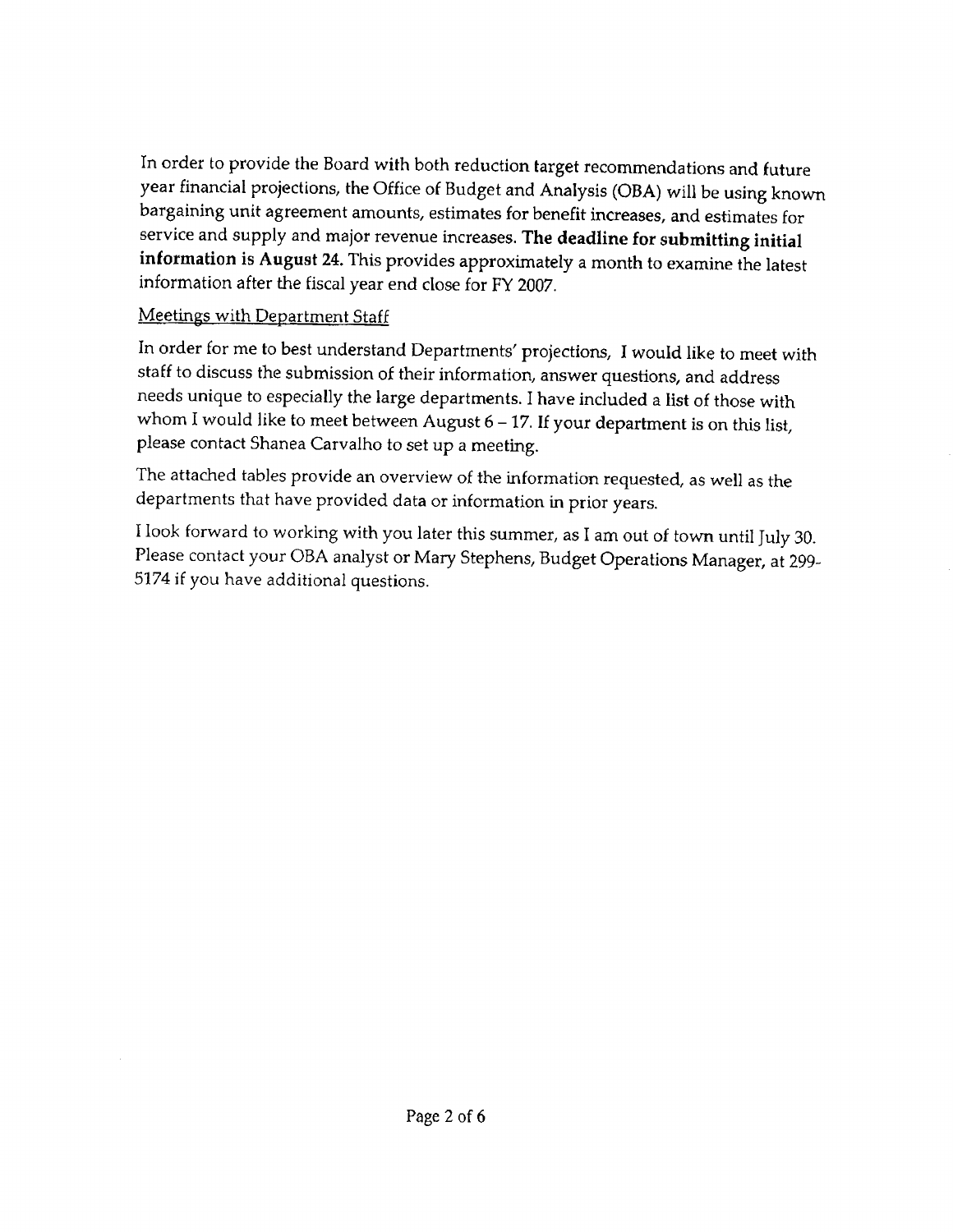#### FSP ENROLLMENT BY AGENCY AND AGE GROUP OR PROGRAM as of June 30, 2007

|                           |                              | Catholic         | <b>Commuity</b>         |                 | Indian   |        |                 | Opportunity |                  |                         |
|---------------------------|------------------------------|------------------|-------------------------|-----------------|----------|--------|-----------------|-------------|------------------|-------------------------|
| Program                   | <b>Status</b>                | <b>Charities</b> | <b>Solutions</b>        | Gardner         | Health   | Mekong | Momentum        | Health      | <b>Starlight</b> | Total                   |
| Youth<br>$0-15$ yrs old   | <b>Slots</b>                 |                  | $\overline{10}$         |                 |          |        |                 |             | 20               | 30 <sub>1</sub>         |
|                           | Referred                     |                  | 6                       |                 |          |        |                 |             | 20               | 26                      |
|                           | <b>Enrolled</b>              |                  | 4                       |                 |          |        |                 |             | 14               | 18                      |
|                           | Pending<br>% of slots filled |                  | $\overline{2}$          |                 |          |        |                 |             | 6                | $\overline{\mathbf{8}}$ |
|                           |                              |                  | 40%                     |                 |          |        |                 |             | 70%              | 60%                     |
| TAY                       | <b>Slots</b>                 |                  | 10                      |                 |          |        |                 |             |                  |                         |
| 16-25 yrs old             | Referred                     |                  | $\overline{7}$          |                 |          |        | 10<br>11        |             | 10               | 30 <sup>7</sup>         |
|                           | <b>Enrolled</b>              |                  | 6                       |                 |          |        |                 |             | 7                | 25                      |
|                           | Pending                      |                  | 1                       |                 |          |        | 8<br>3          |             | 4                | 18                      |
|                           | % of slots filled            |                  | 60%                     |                 |          |        | 80%             |             | 3<br>40%         | $\mathbf{7}$            |
|                           |                              |                  |                         |                 |          |        |                 |             |                  | 60%                     |
| <b>Adult</b>              | <b>Siots</b>                 |                  | 10                      | 15              | 10       | 10     | 20              | 10          |                  | $\overline{75}$         |
| 26-59 yrs old             | Referred                     |                  | 10                      | 15              | 11       | 10     | 23              | 10          |                  | 79.                     |
|                           | Enrolled                     |                  | 10                      | 12              | 8        | 10     | 19              | 2           |                  | 61                      |
|                           | Pending                      |                  | 0                       | 3               | 3        | 0      | 4               | 8           |                  | 18                      |
|                           | % of slots filled            |                  | 100%                    | 80%             | 80%      | 100%   | 95%             | 20%         |                  | 81%                     |
|                           |                              |                  |                         |                 |          |        |                 |             |                  |                         |
| <b>Criminal Justice</b>   | <b>Slots</b>                 | 60               | 60                      | 60              |          |        |                 |             |                  | 180                     |
| 18-59 yrs old             | Referred                     |                  |                         |                 |          |        |                 |             |                  | $\mathbf{0}$            |
|                           | Enrolled                     | 14               | 12                      | 19              |          |        |                 |             |                  | 45                      |
|                           | Pending                      |                  |                         |                 |          |        |                 |             |                  | $\mathbf{0}$            |
|                           | % of slots filled            | 23%              | 20%                     | 32%             |          |        |                 |             |                  | 25%                     |
|                           |                              |                  |                         |                 |          |        |                 |             |                  |                         |
| <b>Older Adult</b>        | <b>Slots</b>                 | 20               | 5                       |                 |          |        |                 |             |                  | $\overline{25}$         |
| $ 60+$ yrs old            | Referred                     | 11               | 6                       |                 |          |        |                 |             |                  | 17                      |
|                           | Enrolled                     | 5                | 5                       |                 |          |        |                 |             |                  | 10                      |
|                           | Pending                      | 6                | 1                       |                 |          |        |                 |             |                  | 7.                      |
|                           | % of slots filled            | 25%              | 100%                    |                 |          |        |                 |             |                  | 40%                     |
| <b>Total All Programs</b> | <b>Slots</b>                 | 80               |                         |                 |          |        |                 |             |                  |                         |
|                           | Referred *                   | 11               | 95<br>29                | $\overline{75}$ | 10       | 10     | $\overline{30}$ | 10          | 30               | 340                     |
|                           | Enrolled                     | 19               | 37                      | 15              | 11       | 10     | 34              | 10          | 27               | 147                     |
|                           | Pending                      | 6                | $\overline{\mathbf{4}}$ | 31              | 8        | 10     | 27              | 2           | 18               | 152                     |
|                           | % of slots filled            | 24%              | 39%                     | 3<br>41%        | 3<br>80% | 0      | 7               | 8           | 9                | 40                      |
|                           |                              |                  |                         |                 |          | 100%   | 90%             | 20%         | 60%              | 45%                     |

\* CJS referrals by company not available Unicare data for enrollees as of 7/11/07

 $\mathbf{r}$ 

 $\bullet$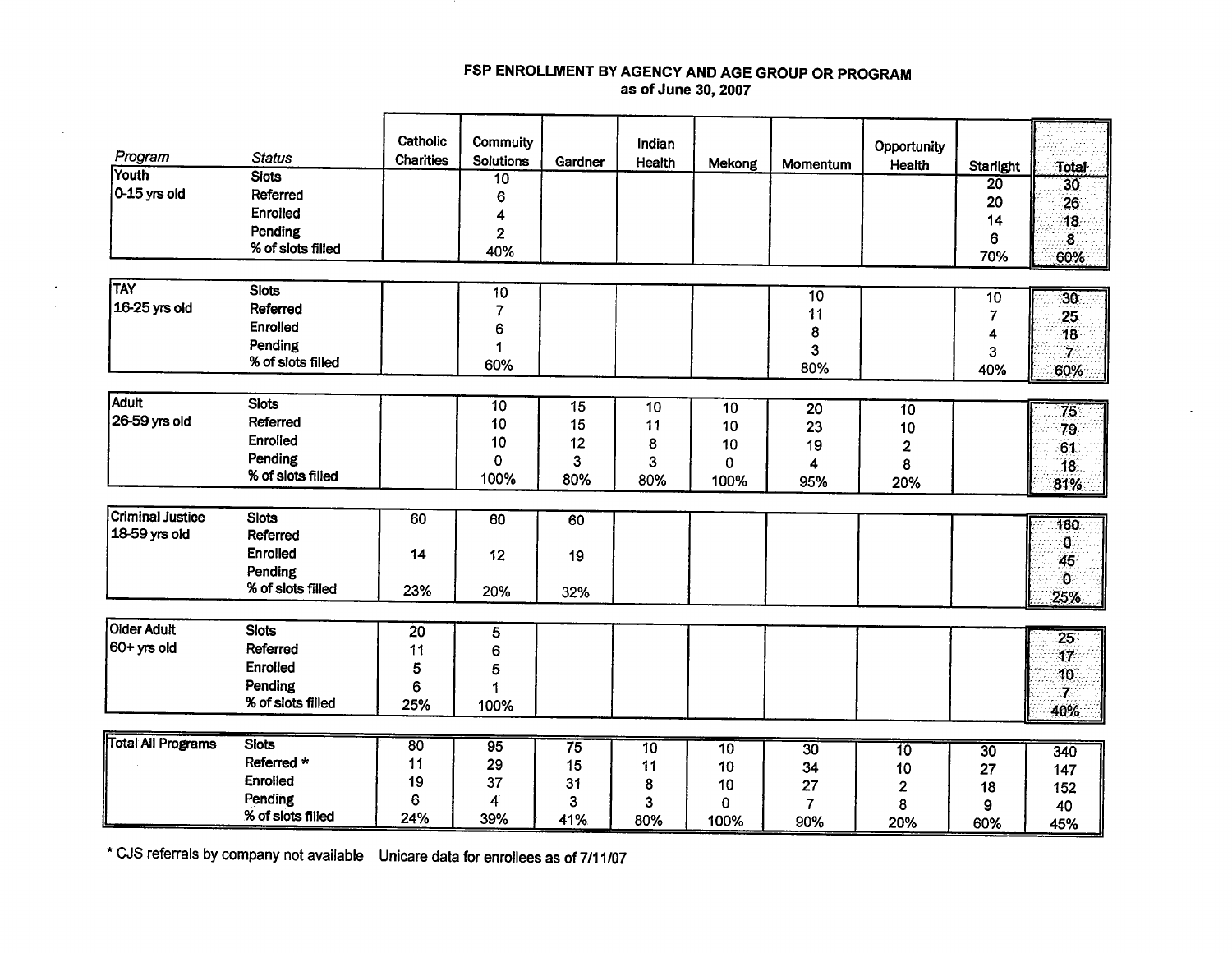#### Ethnic Distribution of FSP Clients as of 6/18/07

**Child Summary** 

| <b>Child Summary</b>          |               |          |         |       |                         |
|-------------------------------|---------------|----------|---------|-------|-------------------------|
| Ethnicity                     | <b>Target</b> | Enrolled | Pending | Total | $%$ of<br>Target<br>Met |
| <b>White</b>                  |               |          |         |       | 150%                    |
| Hispanic                      | 151           |          | 6       | 9     | 20%                     |
| <b>Black African American</b> |               |          |         |       | 0%                      |
| Asianl                        |               |          |         |       | 0%                      |
| Other Race                    |               |          |         |       | 0%                      |
| Tonganl                       |               |          |         |       | 0%                      |
| Totall                        | 30            |          |         | 14    | 20%                     |

#### **TAY Summary**

| <b>Ethnicity</b>              | Target∥ | Enrolled | Pending | Total | $%$ of<br><b>Target</b><br>Met |
|-------------------------------|---------|----------|---------|-------|--------------------------------|
| White                         |         |          |         |       | 250%                           |
| Hispanic                      | 17      |          |         | 12    | 53%                            |
| <b>Black African American</b> |         |          |         |       | 20%                            |
| Asianll                       | 31      |          |         |       | 0%                             |
| Other Race                    |         |          |         |       | 0%                             |
| Totall                        | 30      | 15       | 10      | 25    | 50%                            |

 $\sim$ 

#### **Adult Summary**

|                               |                 |          |         |           | $%$ of     |
|-------------------------------|-----------------|----------|---------|-----------|------------|
|                               |                 |          |         |           | Target     |
| <b>Ethnicity</b>              | Target          | Enrolled | Pending | Total     | Met        |
| <b>White</b>                  |                 | 22       |         | 31        | 232%       |
| <b>Hispanic</b>               | 33              | 25       | J       | 281       | 76%        |
| <b>Black African American</b> | 12 <sub>1</sub> |          | 6       |           | <b>16%</b> |
| Asianl                        | 15              | 12       |         | 12l       | 79%        |
| Other Race                    |                 |          |         |           | 0%         |
| Γotall                        |                 | 61       | 18      | <b>79</b> | 81%        |

#### **CJ Summary**

| <b>Ethnicity</b>              |     | Target Referred | Pending | Total | $%$ of<br>Target<br>Met |
|-------------------------------|-----|-----------------|---------|-------|-------------------------|
| <b>White</b>                  | 23  | 30              |         |       | 132%                    |
| <b>Hispanic</b>               | 79I | 19              |         |       | 24%                     |
| <b>Black African American</b> | 30  | 16              |         |       | 54%                     |
| Asian                         | 36  |                 |         |       | 17%                     |
| Other Race                    | 12  |                 |         |       | 17%                     |
| Native American               |     |                 |         |       | 0%                      |
| Totall                        | 180 | 76              |         |       | 42%                     |

#### **Older Adult Sunmmary**

| <b>Ethnicity</b>              | Target | Enrolled | Pending | Total | $%$ of<br>Target<br>Met |
|-------------------------------|--------|----------|---------|-------|-------------------------|
| <b>Whitel</b>                 |        |          |         |       | 67%                     |
| Hispanic                      | 6      |          |         | 21    | 17%                     |
| <b>Black African American</b> |        |          |         | Ol    | 0%l                     |
| Asian∥                        | 61     |          |         | 21    | 17%                     |
| Other Race                    |        |          |         |       | 50%                     |
| Totall                        | 25     |          |         | 16    | 36%                     |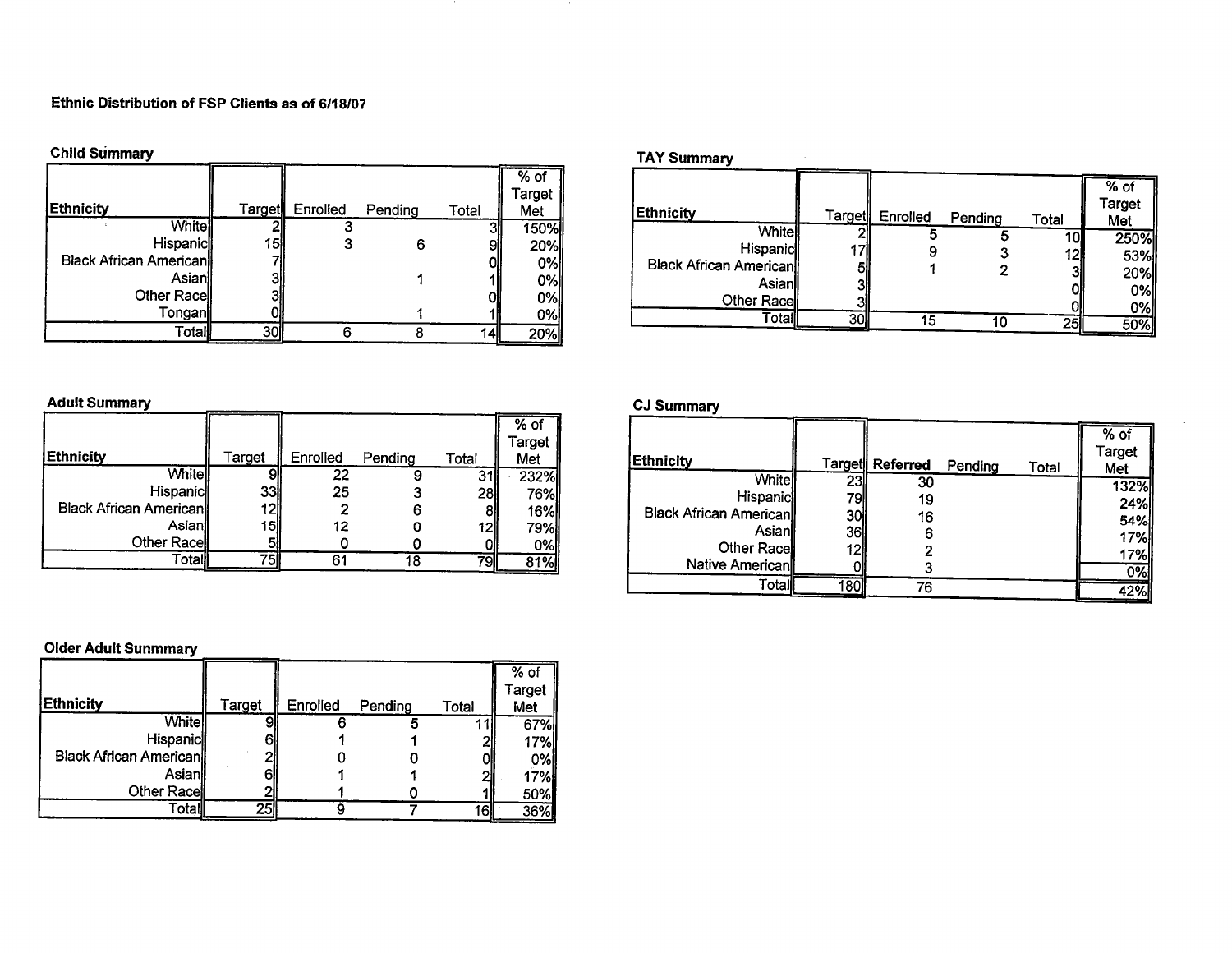# SANTA CLARA VALLEY HEALTH & HOSPITAL SYSTEM BU 412 MENTAL HEALTH DEPARTMENT FY07/08 BUDGET RECOMMENDED BUDGET **SUMMARY**

 $\ddot{\phantom{a}}$ 

Updated  $3/23/07$ 

ूर

| Reductions                                                                                                                                                                                                                                    | <b>FTEs</b>                                                                                  | <u>Revenue</u>                              | rersonnel<br><u>Expense</u>                                                                           | <b>CBO</b><br><u>Expense</u>                              | Oth Obj 2<br>Expense                                                                                                             | <b>Total</b><br><b>Expense</b>                                                                                                                                          | <b>Net</b><br>CGF                                                                                                                                 |
|-----------------------------------------------------------------------------------------------------------------------------------------------------------------------------------------------------------------------------------------------|----------------------------------------------------------------------------------------------|---------------------------------------------|-------------------------------------------------------------------------------------------------------|-----------------------------------------------------------|----------------------------------------------------------------------------------------------------------------------------------|-------------------------------------------------------------------------------------------------------------------------------------------------------------------------|---------------------------------------------------------------------------------------------------------------------------------------------------|
| <b>Adult Services</b><br>Family & Childrens Services<br>24 Hour Care/Aftercare<br>Access<br>Acute Psychiatry<br>Administration<br>Pharmacy 340B Custody MH<br>Pharmacy Discharge Meds<br>Pharmacy 340B Reorganization<br>Pharmacy Unsponsored | (77.0)<br>(28.5)<br>(5.0)<br>(4.5)<br>0.0<br>(7.0)<br>0.0<br>0.0<br>(19.5)<br>0.0<br>(141.5) | (2,897,727)<br>(3,259,326)<br>(6, 157, 053) | (8,523,465)<br>(3, 199, 271)<br>(550, 301)<br>(507, 212)<br>(841, 850)<br>(2,364,160)<br>(15,986,259) | (8,614,628)<br>(5,071,272)<br>0<br>0<br>0<br>(13,685,900) | (307, 400)<br>(47, 541)<br>(5,000,000)<br>(750,000)<br>(1,001,808)<br>(301, 712)<br>(1,009,433)<br>(2,000,000)<br>(10, 417, 894) | (17, 445, 493)<br>(8,318,084)<br>(550, 301)<br>(507,212)<br>(5,000,000)<br>$(1,59$ <b>T</b> <sub>3</sub> 850)<br>(1,001,808)<br>(301,712)<br>(3,373,593)<br>(2,000,000) | (14, 547, 766)<br>(5,058,758)<br>(550, 301)<br>(507,212)<br>(5,000,000)<br>(1,591,850)<br>(1,001,808)<br>(301, 712)<br>(3,373,593)<br>(2,000,000) |
| Other Adjustments<br>Gateway                                                                                                                                                                                                                  | 0.0                                                                                          |                                             |                                                                                                       |                                                           | 0                                                                                                                                | (40,090,053)                                                                                                                                                            | (33,933,000)<br>0                                                                                                                                 |

 $\mathbf{v}_i$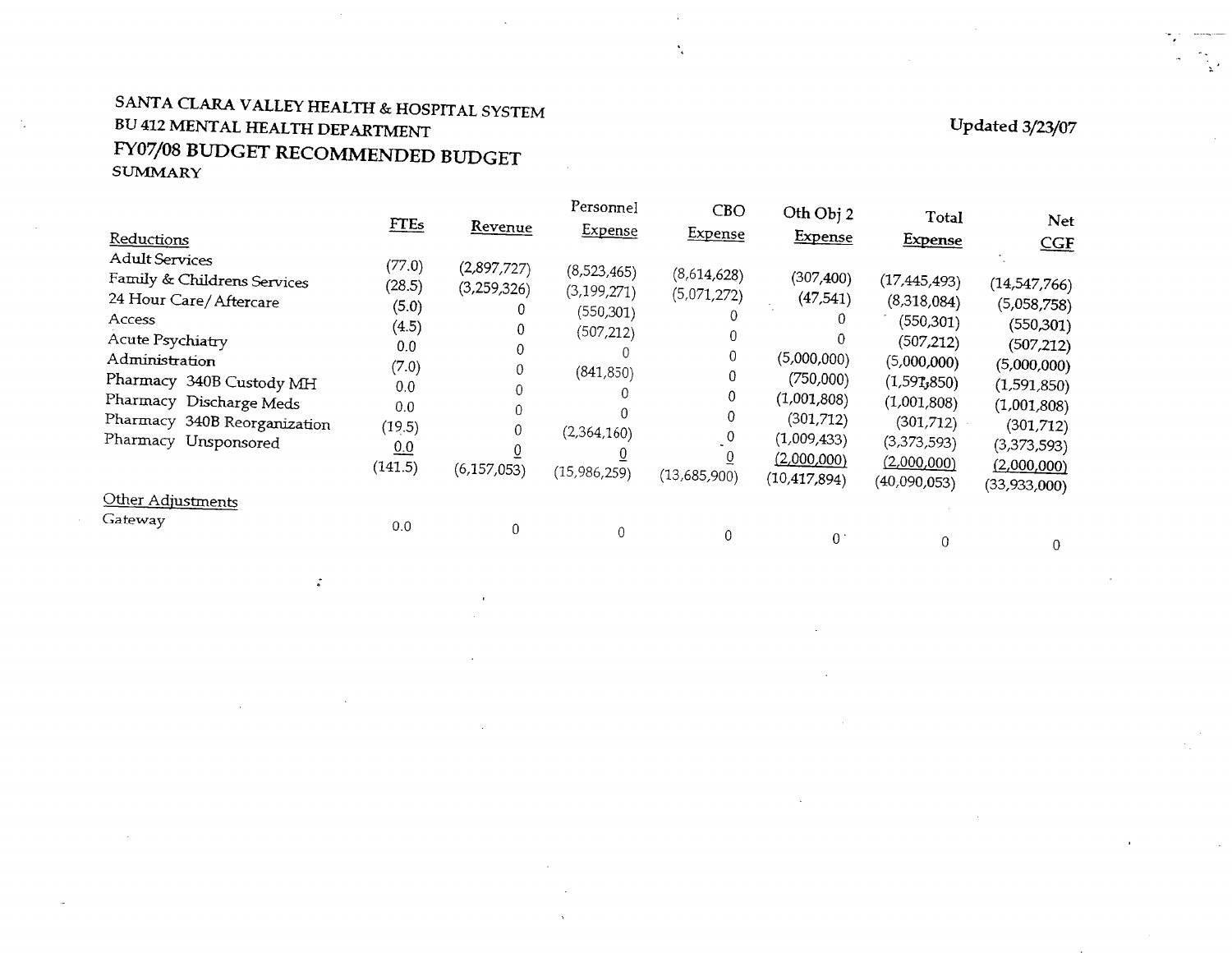| Updated 6/26/07    |
|--------------------|
| Updates in Italics |

| Item     | Description                       |                                                                 | Program/Location Reduction Impact                                                                                                                                                                                                                                                                                                                                                                                                                                                                                                                                                                                                                                                                                                                                                                                                                                                                                                                                                                                                                                                                                                                                                                                                                         |             |              |                |             |
|----------|-----------------------------------|-----------------------------------------------------------------|-----------------------------------------------------------------------------------------------------------------------------------------------------------------------------------------------------------------------------------------------------------------------------------------------------------------------------------------------------------------------------------------------------------------------------------------------------------------------------------------------------------------------------------------------------------------------------------------------------------------------------------------------------------------------------------------------------------------------------------------------------------------------------------------------------------------------------------------------------------------------------------------------------------------------------------------------------------------------------------------------------------------------------------------------------------------------------------------------------------------------------------------------------------------------------------------------------------------------------------------------------------|-------------|--------------|----------------|-------------|
|          |                                   | <b>BUDGET REDUCTION PROPOSALS</b>                               |                                                                                                                                                                                                                                                                                                                                                                                                                                                                                                                                                                                                                                                                                                                                                                                                                                                                                                                                                                                                                                                                                                                                                                                                                                                           | <b>FTEs</b> | Revenue      | <b>Expense</b> | Net Savings |
| Services |                                   | 1f Adult/ Older Adult Eliminate County<br>Operated Rep<br>Payee | Close the county operated Representative Payee program located at $\overline{{\rm Downdown}}$<br>Mental Health Center, eliminating payee services to 680 consumers annually.<br>Delete 1.0 FTE D96 Account Assistant, 3.0 FTE Account Clerk IIs, 1.0 E61 MH<br>$\left  \text{Office Specialist. This program offers money management services to clients who} \right $<br>are open to Service Teams (i.e., outpatient services) and who are deemed unable to<br>self-managed limited personal resources. The impact is likely to be that some<br>clients will poorly manage personal finances to the point of losing housing and<br>their ability to manage basic needs. This may result in increased homelessness and $\vert$<br>hospitalization among this population. Clients may seek payee services from<br>$ $ private financial support providers for a small monthly fee.                                                                                                                                                                                                                                                                                                                                                                         | (7.0)       | 0            | (530, 493)     | (530, 493)  |
| Services | 2c Family & Children's Reduce and | Restructure<br>Services                                         | Reduce the Children's Shelter program. Mental health assessment and case<br>management services will be reassigned to the KidScope Program to offer<br>$ \mathsf{Children} $ 's Shelter $ \mathsf{assessment}\text{ and service coordination}$ to dependent youth that are involved in the<br>DFCS system to the extent resources allow. An estimated 1,400 youth will<br>continue to be admitted to the Shelter annually. Two staff will be assigned to<br>provide services to Shelter youth. The restructered services will be limited to crisis<br>intervention services. Postions to be eliminated are $1.0$ Health Care Progam $\,$<br>Manager II; 1.0 Mental Health Office Supervisor; 2.0 MFT/PSW; 3.0 $\,$<br>$ \! $ Rehabilitation Counselors. The MHD will work with DFCS to design a service<br>continuum for foster care youth utilizing MHSA funding for system design; and<br>MHSA and Medi-Cal/EPSDT funded service. The impact of this reduction will<br>severely impact the ability of the MHD to provide assessment services to DFCS<br>youth. Priority will be given to establish an improved foster care access system<br>through MHSA and redirection of current MHD System of Care services provided<br>through contract providers. | (7.0)       | $\mathbf{0}$ | (771, 530)     | (771, 530)  |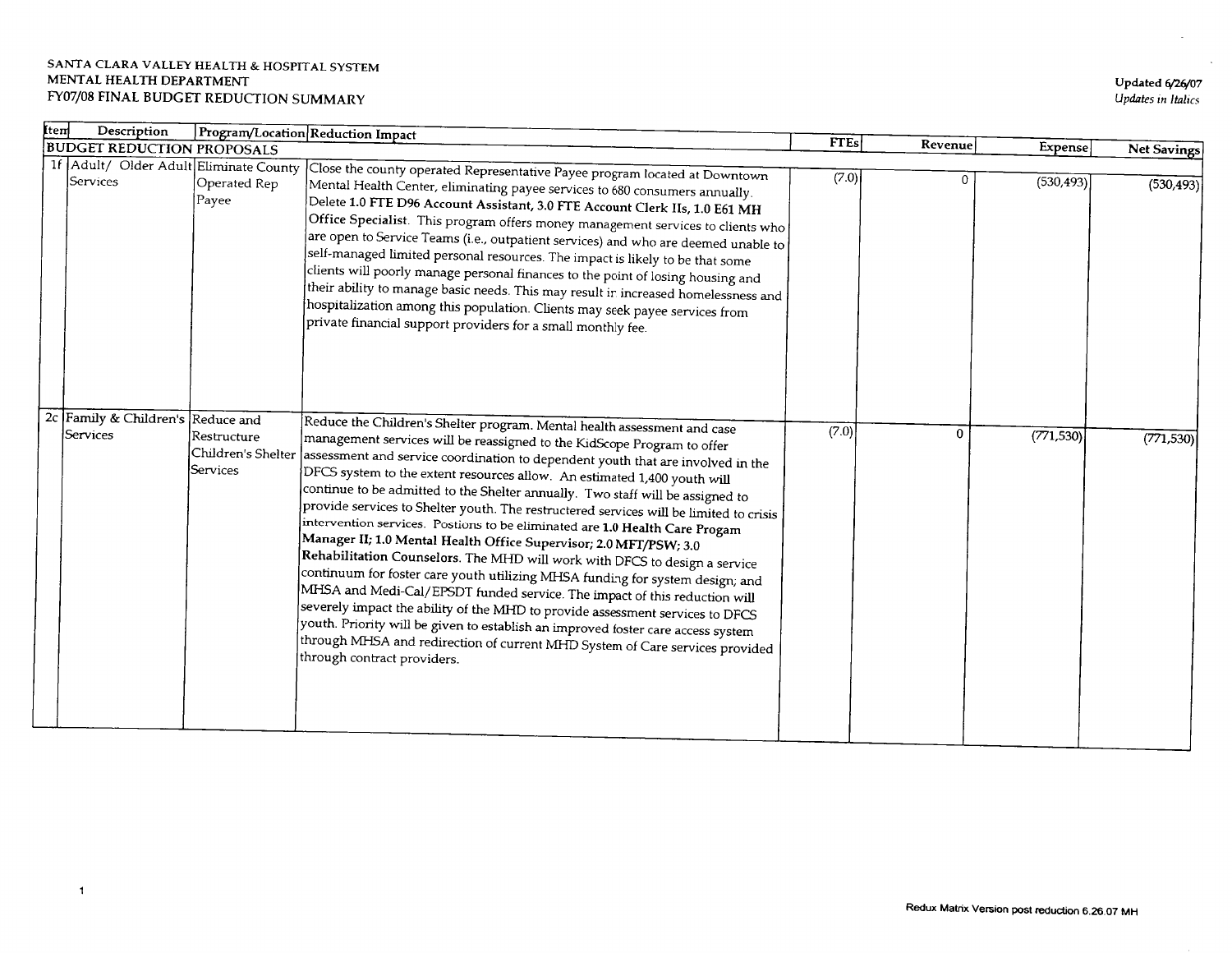**Updated 6/26/07** Updates in Italics

| <b>Item</b> | Description                            |                        | Program/Location Reduction Impact                                                                                                                       | <b>FTEs</b> | Revenue    | Expense     | Net Savings |
|-------------|----------------------------------------|------------------------|---------------------------------------------------------------------------------------------------------------------------------------------------------|-------------|------------|-------------|-------------|
|             | 2d Family & Children's Reduce and      |                        | Reduce clinical staff providing 24/7 service to Juvenile Hall residents. Delete 6.0                                                                     | (7.0)       |            | (802,750)   | (802,750)   |
|             | Services                               | Restructure            | FTE PSW/MFTs and 1.0 FTE Health Care Program Manager II (26% of direct                                                                                  |             |            |             |             |
|             |                                        | Juvenile Hall and      | service staff). The Juvenile Hall program will have fewer clinical staff providing                                                                      |             |            |             |             |
|             |                                        | Ranch Mental           | crisis intervention services. The MHD will work with Probation leadership to                                                                            |             |            |             |             |
|             |                                        | <b>Health Services</b> | redesign remaining Juvenile Hall and Ranch services and establish a continuum of                                                                        |             |            |             |             |
|             |                                        |                        | services that maximizes resources and program structure utilizing both Probation                                                                        |             |            |             |             |
|             |                                        |                        | and MHD resources. The MHD will utilize MHSA, MIOCR and remaining                                                                                       |             |            |             |             |
|             |                                        |                        | $ \rm{department}$ funds to hire an expert in Juvenile Justice rehabilitation and                                                                       |             |            |             |             |
|             |                                        |                        | therapeutic services to assist in the redesign of services. The impact will be a                                                                        |             |            |             |             |
|             |                                        |                        | reduction in clincal resource available to meet the needs of emotionally disturbed                                                                      |             |            |             |             |
|             |                                        |                        | youth in detention and could result in increased crises and in-custody incidents of<br>self-harm or psychiatric emergency and hospitalization services. |             |            |             |             |
|             |                                        |                        |                                                                                                                                                         |             |            |             |             |
|             |                                        |                        |                                                                                                                                                         |             |            |             |             |
|             |                                        |                        |                                                                                                                                                         |             |            |             |             |
|             |                                        |                        |                                                                                                                                                         |             |            |             |             |
|             | 2f Family & Children's Reduce Contract |                        | The CTF (Community Treatment Facility) is a 36-bed locked residential treatment                                                                         |             | (634, 326) |             |             |
|             | Services                               | <b>CTF</b> Services    | program that provides intensive residential treatment to adolescents referred from                                                                      |             |            | (1,050,116) | (415,790)   |
|             |                                        |                        | DFCS, Probation and Special Education (through Mental Health). This resource is                                                                         |             |            |             |             |
|             |                                        |                        | offered to counties statewide through individual contracts between the CTF                                                                              |             |            |             |             |
|             |                                        |                        | provider and counties. Santa Clara currently contracts for 16 CTF beds. The item                                                                        |             |            |             |             |
|             |                                        |                        | would reduce the number of beds utilized by Santa Clara County to 10 beds.                                                                              |             |            |             |             |
|             |                                        |                        | County Departments (DFCS and Probation) will have the option of purchasing                                                                              |             |            |             |             |
|             |                                        |                        | additional beds utilizing their own department placement funds to cover required                                                                        |             |            |             |             |
|             |                                        |                        | net local county expense. This reduction will impact the availability of this                                                                           |             |            |             |             |
|             |                                        |                        | statewide resource if placing departments are unable to cover net county costs of                                                                       |             |            |             |             |
|             |                                        |                        | the program which are estimated to be \$189 per day per bed. In addition, the                                                                           |             |            |             |             |
|             |                                        |                        | reduction of \$415,790 in general fund will incure a significant loss of EPSDT/Medi-                                                                    |             |            |             |             |
|             |                                        |                        | Cal revenue (\$634,326).                                                                                                                                |             |            |             |             |
|             |                                        |                        |                                                                                                                                                         |             |            |             |             |
|             |                                        |                        |                                                                                                                                                         |             |            |             |             |

 $\sim 5\%$ 

 $\ddot{\phantom{0}}$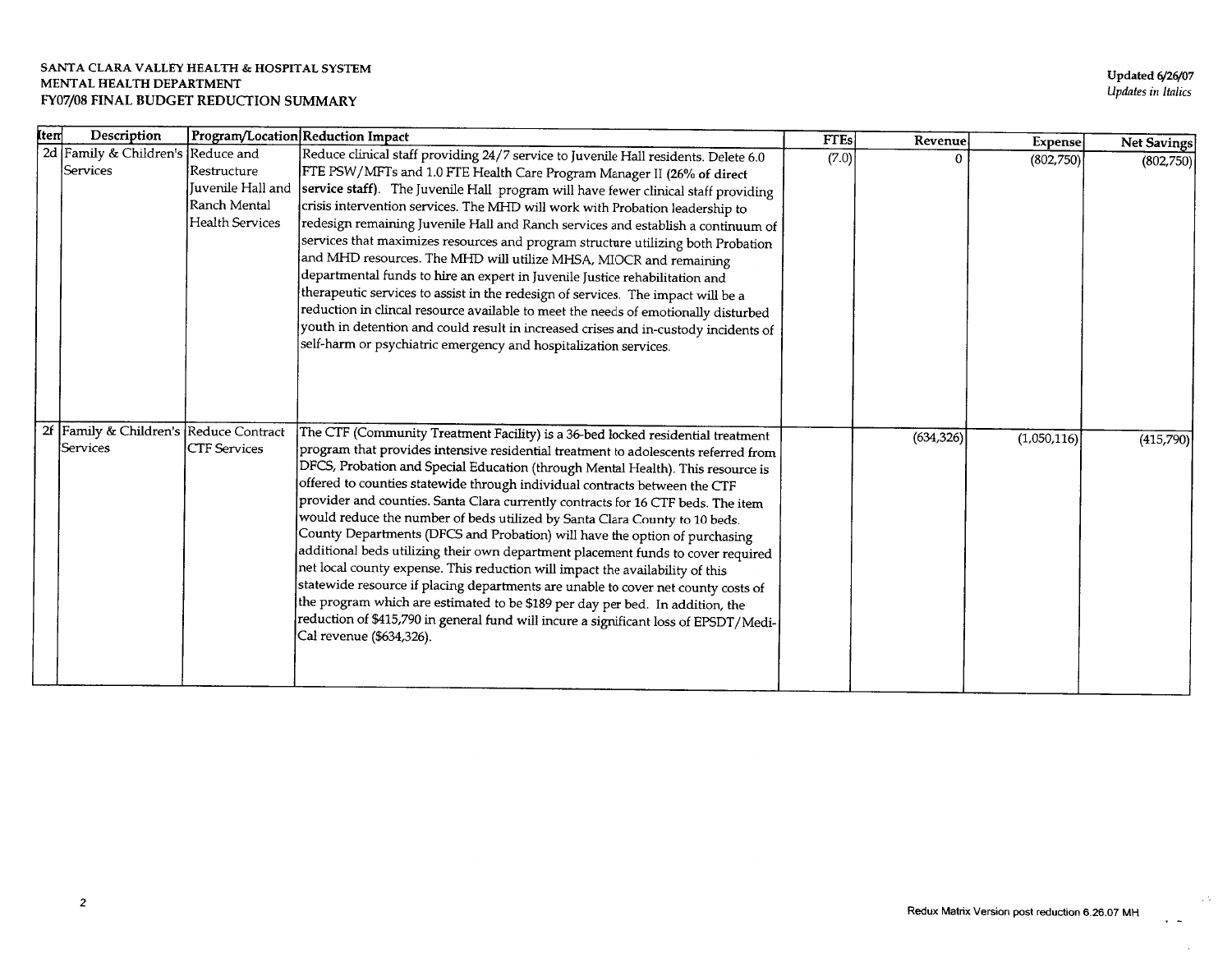| ktem | Description                            |               | Program/Location Reduction Impact                                                         | <b>FTEs</b> | Revenuel     | <b>Expense</b> | Net Savings |
|------|----------------------------------------|---------------|-------------------------------------------------------------------------------------------|-------------|--------------|----------------|-------------|
|      | 2g Family & Children's Reduce Contract |               | The MHD wraparound program is an intensive program that serves                            | 0.0         | (2,625,000)  | (3, 125, 000)  | (500,000)   |
|      | Services                               | Wraparound    | approximately 359 children and adolescents annually with significant mental               |             |              |                |             |
|      |                                        | Services      | health issues. The program is funded through AFDC Foster Care payments and                |             |              |                |             |
|      |                                        |               | Mental Health Medi-Cal/EPSDT and general funds. Youth are referred primarily              |             |              |                |             |
|      |                                        |               | through DFCS and Special Education placement systems. A small number are                  |             |              |                |             |
|      |                                        |               | referred through Juvenile Probation. Two providers offer the service. The net             |             |              |                |             |
|      |                                        |               | county cost averages \$12,674 per child per year. This reduction will decrease the        |             |              |                |             |
|      |                                        |               | number of wraparound slots funded by the MHD general fund portion by                      |             |              |                |             |
|      |                                        |               | approximately 39 (\$500,000). Unfortunately this reduction will include \$2.8 million     |             |              |                |             |
|      |                                        |               | in Medi-Cal and EPSDT revenues as the programs are able to bill a large amount of         |             |              |                |             |
|      |                                        |               | services to Medi-Cal/EPSDT for children enrolled in this intensive service. On            |             |              |                |             |
|      |                                        |               | average providers are reimbursed \$21,830 in EPSDT and Medi-Cal per child per             |             |              |                |             |
|      |                                        |               | year. This revenue will be lost with the elimination of the general fund. County          |             |              |                |             |
|      |                                        |               | placing departments (DFCS and Juvenile Probation) will have the option of                 |             |              |                |             |
|      |                                        |               | purchasing additional slots utilizing their own department                                |             |              |                |             |
|      |                                        |               | placement funds to cover required local county expense. This impact will limit            |             |              |                |             |
|      |                                        |               | the number of children who are placed in this intensive service.                          |             |              |                |             |
|      |                                        |               |                                                                                           |             |              |                |             |
|      |                                        |               |                                                                                           |             |              |                |             |
|      | 2h Family & Children's Reduce Contract |               | This service is provided by EMQ and offers mobile response to crisis calls from           | 0.0         | $\mathbf{0}$ |                |             |
|      | Services                               | Mobile Crisis | $ {\rm{policy, families}}$ and schools when children and adolescents are experiencing     |             |              | (100,000)      | (100,000)   |
|      |                                        | Services      | $\left $ mental health crises. This proposal would eliminate mobile response to children  |             |              |                |             |
|      |                                        |               | when upon initial screening it is determined that the child has private insurance $\vert$ |             |              |                |             |
|      |                                        |               | benefits. It is estimated that approximately 20-25% of children and adolescents           |             |              |                |             |
|      |                                        |               | who are currently provided this service have insurance while reimbursement is             |             |              |                |             |
|      |                                        |               | extremely difficult to obtain. Impact may result in increased police response and         |             |              |                |             |
|      |                                        |               | complaints from community referral sources accustomed to response to all calls.           |             |              |                |             |
|      |                                        |               |                                                                                           |             |              |                |             |
|      |                                        |               |                                                                                           |             |              |                |             |
|      |                                        |               |                                                                                           |             |              |                |             |
| 3    | 24-Hour Services                       | 24-Hour Team  | Reduce the current 24-Hour Care Team by deleting five (40%) of 12.0 FTE direct            | (5.0)       | 0            | (550, 301)     |             |
|      |                                        |               | service positions (3.0 FTE PSW/MFT and 2.0 FTE Rehabilitation Counselor).                 |             |              |                | (550, 301)  |
|      |                                        |               | Treatment authorization functions will be reorganized and assumed by other 24-            |             |              |                |             |
|      |                                        |               | Hour and administrative staff. While there will be less demand for 24-Hour team           |             |              |                |             |
|      |                                        |               | resource with the responsibility for aftercare service for Full Service Partnership       |             |              |                |             |
|      |                                        |               | (FSP) enrollees being assumed by FSP providers, the reduction will negatively             |             |              |                |             |
|      |                                        |               | impact authorization functions.                                                           |             |              |                |             |
|      |                                        |               |                                                                                           |             |              |                |             |
|      |                                        |               |                                                                                           |             |              |                |             |
|      |                                        |               |                                                                                           |             |              |                |             |
|      |                                        |               |                                                                                           |             |              |                |             |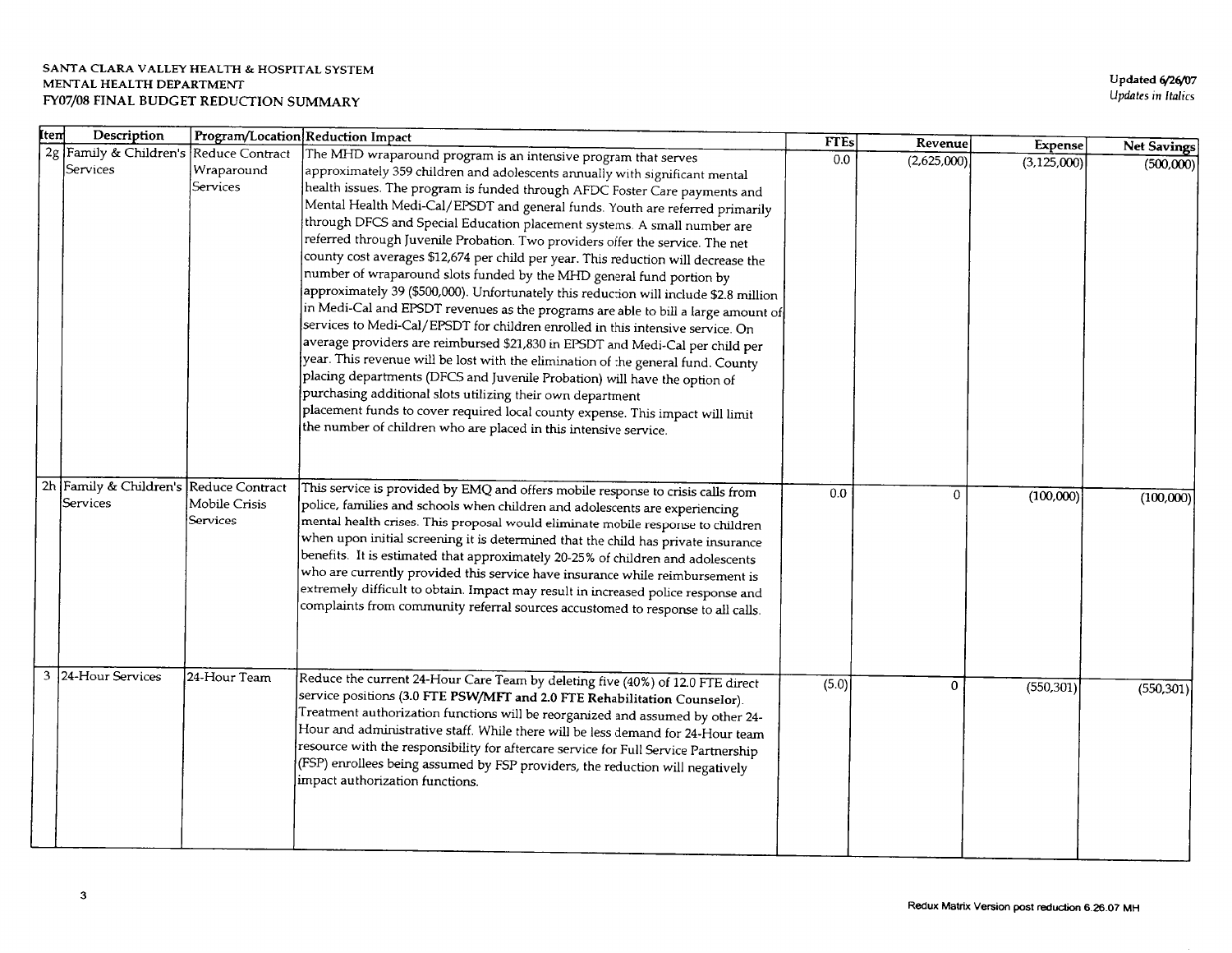| <b>Item</b> | Description               |                                                                 | Program/Location Reduction Impact                                                                                                                                                                                                                                                                                                                                                                                                                                                                                                                                                                                                                                                                                                                                                                                                                                                                                                                                                                                                                                                                                                                                                                                                                                                                                                                                                                                                                                                                                                                                                                                            | <b>FTEs</b> | Revenue | Expense     | Net Savings |
|-------------|---------------------------|-----------------------------------------------------------------|------------------------------------------------------------------------------------------------------------------------------------------------------------------------------------------------------------------------------------------------------------------------------------------------------------------------------------------------------------------------------------------------------------------------------------------------------------------------------------------------------------------------------------------------------------------------------------------------------------------------------------------------------------------------------------------------------------------------------------------------------------------------------------------------------------------------------------------------------------------------------------------------------------------------------------------------------------------------------------------------------------------------------------------------------------------------------------------------------------------------------------------------------------------------------------------------------------------------------------------------------------------------------------------------------------------------------------------------------------------------------------------------------------------------------------------------------------------------------------------------------------------------------------------------------------------------------------------------------------------------------|-------------|---------|-------------|-------------|
|             | 5 Acute Psych<br>Services | Emergency<br>Psychiatric<br>Services; Barbara<br>Arons Pavilion | Redesign EPS and Barbara Arons Pavilion (BAP) inpatient processes and staffing.<br>The MHD and VMC leadership will work with consultant experts to complete an<br>analysis of the EPS program, with the goal of improving efficiency and reducing<br>costs by \$2 million through a reduction in census and corresponding staffing. This<br>will be possible by routing patients to the new MHSA Urgent Care centers and by<br>$ \mathit{facilitating}$ more speedy hospital admissions. Further reductions will be<br>accomplished through redesign of current hospital aftercare linkage services and<br>procedures to reduce patient length of stay through timely discharge of patients<br>ready to move to lower levels of care. New Full Service Partnership providers<br>funded through MHSA will assume more direct responsibility for clients who are<br>high users of inpatient and EPS services. One-time MHSA housing and support<br>funds will be made available in FY07 and FY08 to reduce hospital length of stay by<br>moving patients to lower levels of care. Reduction of BAP length of<br>stay will increase revenues as "administrative day" reimbursement is replaced with<br>"acute day"<br>reimbursement as a result of patients being discharged when clinically ready as op $\sharp$<br>hard-to-find placements are secured. A reduced length of stay will also result in uti<br>contract beds. More intensive hospital discharge and aftercare support of hospital "<br>also decrease hospitalizations. Combined, these strategies are expected to yield \$5 r<br>savings once fully implemented. | 0.0         | 0       | (5,000,000) | (5,000,000) |
|             | 6a MHD Admin              | Hospital<br>Utilization<br>Review                               | Delete 1.0 FTE S12 Quality Improvement Manager and 1.0 FTE D09 Office<br>Specialist III. The MHD is responsible for reviewing and approving billing for<br>approximately 1,110 patients per year (duplicated) who are provided inpatient<br>service at Bay Area private psychiatric hospitals. The staff review patient medical<br>records for evidence of medical necessity and compliance with documentation<br>requirements. The utilization review function will be reassigned to the new<br>Training and Continuous Quality Improvement Division and will be assumed<br>within the workload of the current outpatient utilization review team. The<br>reduction will impact the staffing resource available to review medical record<br>documentation and will be possible as a result of the reduction in outpatient<br>provider service (see item 6 below) and subsequent reduction in the number of<br>similar annual outpatient record reviews required.                                                                                                                                                                                                                                                                                                                                                                                                                                                                                                                                                                                                                                                            | (2.0)       | 0       | (248,770)   | (248,770)   |

 $\ddot{\phantom{0}}$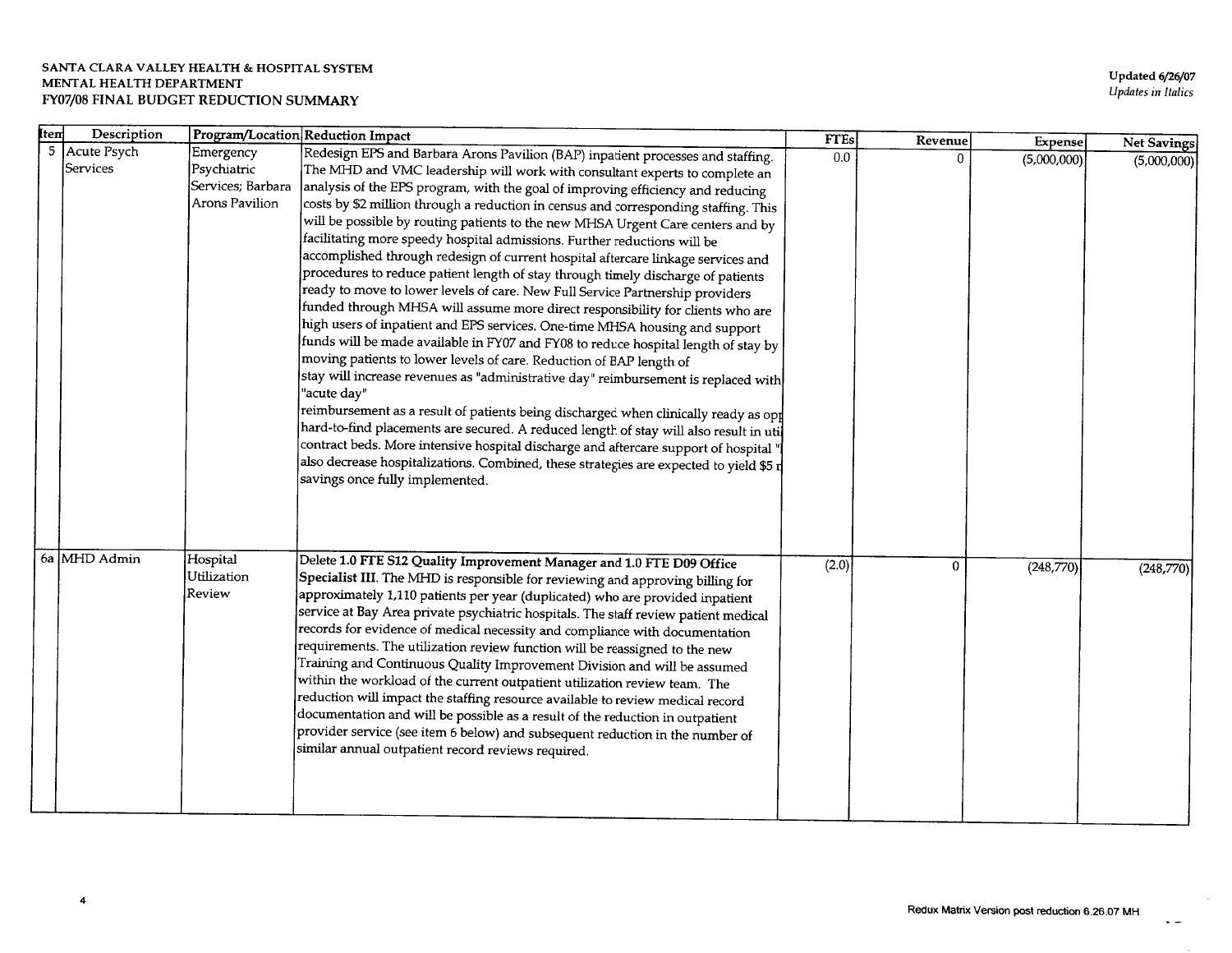| ltem | Description  |                                           | Program/Location Reduction Impact                                                                                                                                                                                                                                                                                                                                                                                                                                                                                                                                                                                                                                                                                                                                                                                                                                                                                           | <b>FTEs</b> | Revenue      |                       |                           |
|------|--------------|-------------------------------------------|-----------------------------------------------------------------------------------------------------------------------------------------------------------------------------------------------------------------------------------------------------------------------------------------------------------------------------------------------------------------------------------------------------------------------------------------------------------------------------------------------------------------------------------------------------------------------------------------------------------------------------------------------------------------------------------------------------------------------------------------------------------------------------------------------------------------------------------------------------------------------------------------------------------------------------|-------------|--------------|-----------------------|---------------------------|
|      | 6b MHD Admin | Quality<br>Improvement                    | Delete 1.0 FTE P13 Senior Mental Health Program Specialist - QI Manager<br>position and 1.0 FTE Office Specialist III in the Quality Improvement Unit.<br>Consolidate several functions under the new MHSA-funded Training and<br>Continuous Quality Improvement Director (B72) position. All functions relating to<br>Training, Quality Improvement and Cultural Competency will be consolidated<br>under this new Training and CQI Division.                                                                                                                                                                                                                                                                                                                                                                                                                                                                              | (2.0)       | 0            | Expense<br>(215, 282) | Net Savings<br>(215, 282) |
|      | 6c MHD Admin | Contract,<br>Facilities, Admin<br>Support | Consolidate administrative functions responsible for contract administration,<br>$ \mathsf{facilities},$ administrative support and custodian of records under one senior<br>manager redirected from <b>program management</b> . Delete 1.0 FTE B1J MAPM II<br>(Contracts Manager) and 1.0 FTE C60 Administrative Assistant and \$750,000 in<br>service/supply funding. Remaining contract administration, administrative<br>support, Custodian of Records and facilities support staff will be consolidated into<br>one administrative support team allowing for maximization of administrative staff<br>to support various functions of administration. The impact may result in less<br>administrative support available to county programs, facilities and contract<br>administration. The additional duties will be assumed by remaining program<br>Health Care Program Managers and Mental Health Office Supervisors. | (2.0)       | 0            | (977, 839)            | (977, 839)                |
| 6d   | MHD Admin    | Managed Care<br>Coordinator               | Delete 1.0 P13 Senior Mental Health Program Specialist responsible for oversight<br>of the Mental Health Managed Care Plan. Medi-Cal Managed Care duties will be<br>re-assigned to remaining managers. This will be possible as a result of significant<br>reduction in outpatient service to all but Medi-Cal beneficiaries (see item 6 below).<br>With significant reduction in outpatient services, duties related to management of<br>fee-for-service provider network and Medi-Cal managed care policy will be<br>reassigned to the Medi-Cal Call Center manager. Billing functions will be assigned<br>to HHS Finance. Program audit management will be assigned to remaining<br>Compliance and QI Managers. The impact will be a reduction in the administrative $\big\vert$<br>staff resource available to prepare for state reviews and audits, and increased<br>responsibilities on other managers.               | (1.0)       | $\mathbf{0}$ | (149, 959)            | (149, 959)                |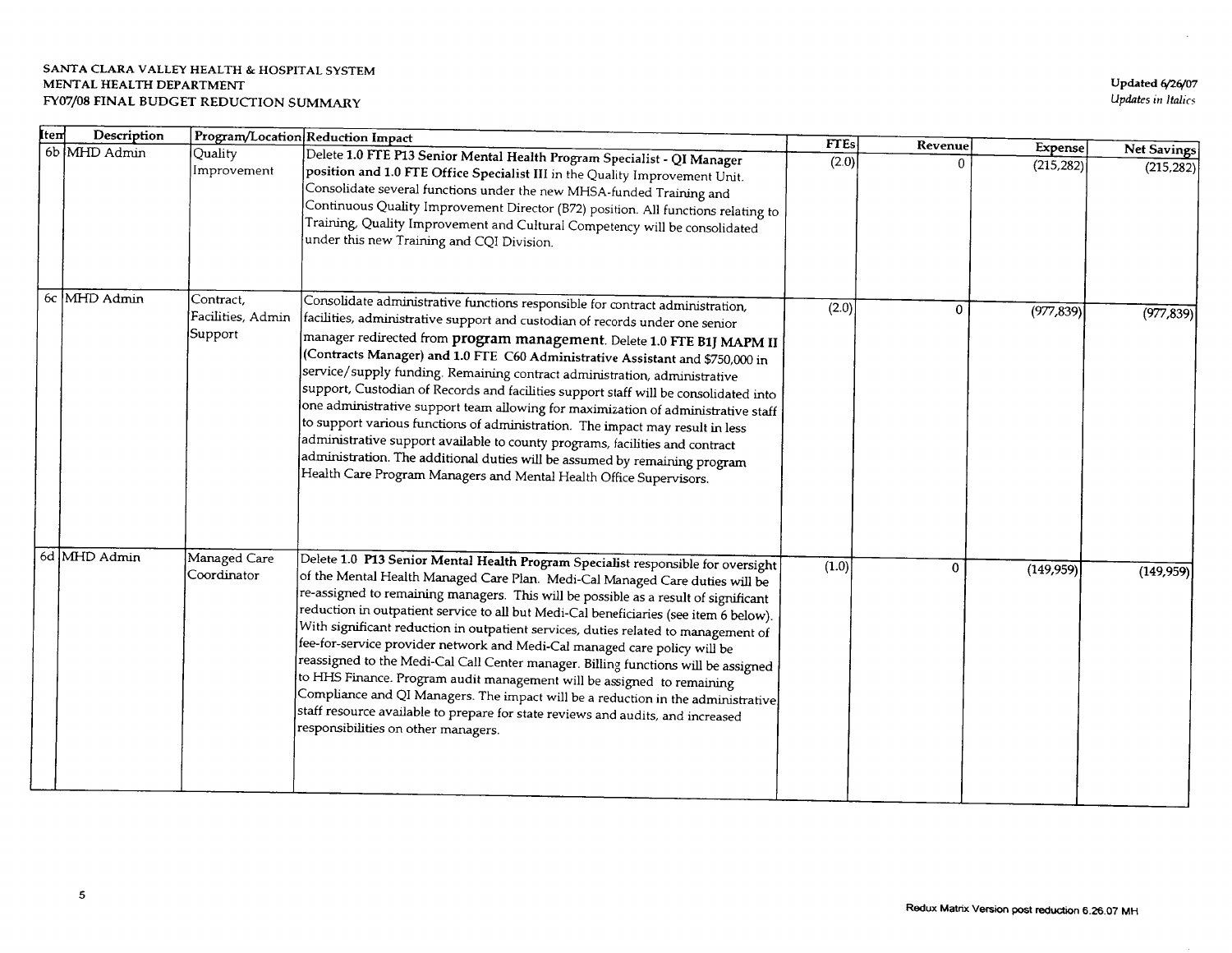| Item | Description                 |                                                 | Program/Location Reduction Impact                                                                                                                                                                                                                                                                                                                                                                                                       | <b>FTEs</b> | Revenue <sup>®</sup> |                               |                            |
|------|-----------------------------|-------------------------------------------------|-----------------------------------------------------------------------------------------------------------------------------------------------------------------------------------------------------------------------------------------------------------------------------------------------------------------------------------------------------------------------------------------------------------------------------------------|-------------|----------------------|-------------------------------|----------------------------|
|      | 7 Custody Mental<br> Health |                                                 | Jail Mental Health Restructure Jail Pharmacy and M.D. services under Valley Medical Center to<br>include jail psychiatric pharmacy costs under the VMC "340b" pharmacy discount<br>program. The implementation of this item is undergoing additional research but is<br>estimated to achieve \$1 million is savings. Recent research indicates some<br>restructuring of Custody Physician budgeting may be required in this initiative. | 0.0         |                      | <b>Expense</b><br>(1,001,808) | Net Savings<br>(1,001,808) |
|      | 8b Pharmacy Services        | Reduced<br>Unsponsored<br><b>Pharmacy Costs</b> | By restructuring MH Pharmacy services under Valley Medical Center, MHD will<br>be able to take advantage of pharmaceutical purchasing discounts through the<br>340b Public Health Pricing program.                                                                                                                                                                                                                                      | 0.0         |                      | (2,000,000)                   | (2,000,000)                |
|      | 8c Pharmacy Services        | Restructured<br>Pharmacy<br>Financing           | By restructuring MH Pharmacy services under Valley Medical Center, MHD will<br>be able to take advantage of pharmaceutical purchasing discounts through the<br>340b Public Health Pricing program.                                                                                                                                                                                                                                      | (19.5)      |                      | (3,675,305)                   | (3,675,305)                |
|      |                             |                                                 | <b>Subtotal Budget Reduction Proposals</b>                                                                                                                                                                                                                                                                                                                                                                                              | (52.5)      | (3,259,326)          | (20, 199, 153)                | (16,939,827)               |
|      |                             |                                                 | Less Positions Transferred to VMC Pharmacy                                                                                                                                                                                                                                                                                                                                                                                              | 19.5        |                      |                               |                            |

Total FTE Reduction (33.0)

χÈ.

 $\overline{a}$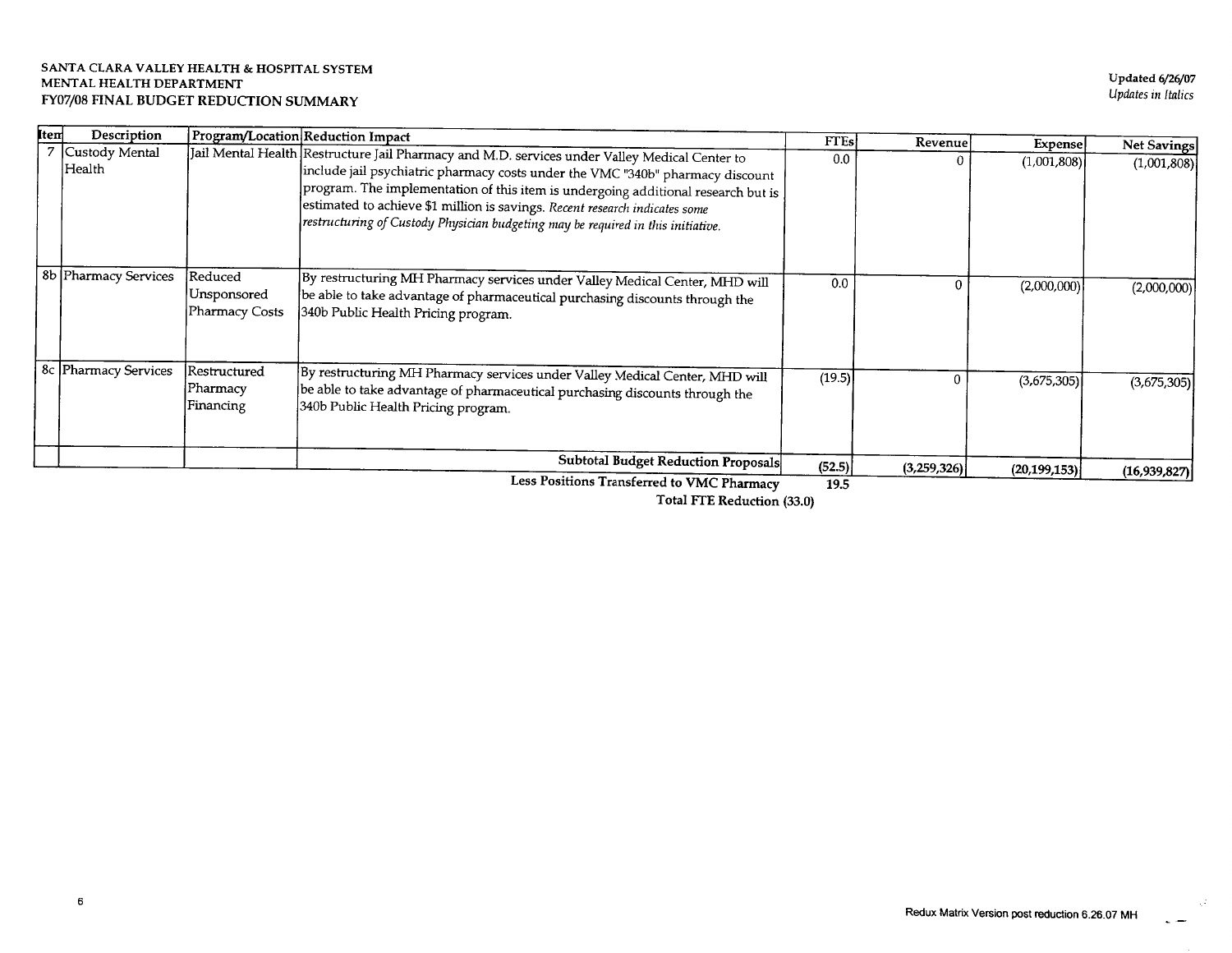CSS Plan Expansion Recommendations

Presented to MHSA Leadership Committee 2/9/07 - Yellow Highlights Endorsed by Leadership Committee REVISED 5/11/07

| Numb Plan            | <b>Work</b>            | Program                                                                                                                                                                                                                                                                                                                                                                                                                                                                                                                                                                                                                                             | <b>MH</b> Admin<br>2/9/07 | Stakeholders 4/13/07 | MH Admin 5/2/07              | <b>MH Admin Comments</b>                                                                                                                                                                                                                                                                                                                                                                                                                         | <b>Leadership Committee Input and</b><br><b>Decision</b>                                                                                                                                                                                             |
|----------------------|------------------------|-----------------------------------------------------------------------------------------------------------------------------------------------------------------------------------------------------------------------------------------------------------------------------------------------------------------------------------------------------------------------------------------------------------------------------------------------------------------------------------------------------------------------------------------------------------------------------------------------------------------------------------------------------|---------------------------|----------------------|------------------------------|--------------------------------------------------------------------------------------------------------------------------------------------------------------------------------------------------------------------------------------------------------------------------------------------------------------------------------------------------------------------------------------------------------------------------------------------------|------------------------------------------------------------------------------------------------------------------------------------------------------------------------------------------------------------------------------------------------------|
| $\blacktriangleleft$ | $ C-02 $               | Zero to Five System Development - add ongoing funding for .5<br>Psychiatrist to new KidConnections (First5 collaboration) service to<br>provide initial psychiatric medication management services to screening,<br>assessment and linkage services to young children with severe and<br>complex mental health problems. As program has been implemented a<br>need has been identified to provide initial psychiatric medication trials to<br>children referred by pediatricians. This additional discipline will allow<br>children to have initial medication trials prior to transfer back to<br>pediatrician or to ongoing psychiatric services. | \$120,000                 | Not<br>recommended   |                              | Not recommended Funding can be achieved through Approved by 80% consensus<br>revenue and one-time savings.<br>MHD does not recommend<br>ongoing CSS at this time.                                                                                                                                                                                                                                                                                |                                                                                                                                                                                                                                                      |
|                      | $2 \mid C-03$          | Child And Family Behavioral Health Services Outpatient System<br>Redesign (73 votes) - Child and Family stakeholders have proposed that<br>\$1 million in new CSS funds be utilized to expand services to children<br>and youth, with \$500,000 going to pay for services to children who are<br>ineligible for service, and another \$500,000 go to provide local required<br>match (5%) for children who qualify for EPSDT and Medi-Cal, which at a<br>maximum could leverage \$9,500,000 in revenue, for a total of \$10 million<br>in new Medi-Cal services.                                                                                    | NA                        | \$1,000,000          |                              | \$500,000 MHD agrees but recommends<br>reduced funding to accommodate<br>all needs. In addition, this<br>strategy should be restricted to<br>establishing service to new foster<br>care youth with emphasis on<br>Latino and African American<br>underserved per CSS Plan C-02<br>and needs assessment.                                                                                                                                          | <b>Approved by 80% consensus</b><br>7/5/07 - To meet 50% FSP<br>requirement, this will need to shift<br>to C-01 FSP.                                                                                                                                 |
|                      | $3$ $T-02$             | Transitional Age Youth (TAY) Behavioral Health Services Outpatient<br>System Redesign (18 votes) - The TAY stakeholder work group<br>recommended that \$500,000 in new funding be dedicated to DFCS and<br>JPD services and to breaking down bureaucratic "silos" that impact<br>service delivery to this population of youth who are aging out of these<br>two systems.                                                                                                                                                                                                                                                                            | <b>NA</b>                 | \$500,000            |                              | \$500,000 MHD agrees with condition that<br>this expansion should be<br>restricted to JPD involved youth<br>through Intensive SOC programs;<br>non-supplantation issue is<br>avoided as SOC Intensive<br>Services are not subject to<br>reductions.                                                                                                                                                                                              | Approved by 80% consensus<br>7/5/07 To meet 50 FSP<br>requirement this will need to shift to<br><b>T-01 FSP.</b>                                                                                                                                     |
| 4                    | T-03                   | TAY Crisis and Drop-In Services and Support - (26 votes) -<br>Stakeholders have recommended funding to establish a second drop-in<br>center.                                                                                                                                                                                                                                                                                                                                                                                                                                                                                                        | <b>NA</b>                 | \$750,000            |                              | \$400,000 MHD agrees with this proposal at Approved by 80% censensus<br>a lesser amount in order to<br>accommodate other prioritized<br>strategies. Also, it is<br>recommended that the program<br>be combined with T-04 to provide<br>one-stop service that includes<br>educational support/resources for<br>TAY youth. In addition,<br>programs should have the ability<br>to provide medication support                                       |                                                                                                                                                                                                                                                      |
| 5                    | $A-01$                 | <b>FSP Expansion - Seriously Mentally Ill Adults</b> - expand capacity of SMI<br>FSP by 100 clients to assist in reduction of 24 hour utilization by<br>severely ill patients with extensive acute and 24 hour service use. It is<br>recommended that the MHD utilize those FSP providers currently under<br>contract and with ability to provide immediate additional FSP capacity.                                                                                                                                                                                                                                                                | \$2,000,000 NA            |                      |                              | \$800,000 MHD recommends \$800K for<br>Adult SMI FSP expansion by 40<br>slots, increasing from 75 current<br>to 115. Stakeholders<br>recommended an alternative<br>proposal (below). MHD does not<br>agree. Must maintain 50% FSP<br>budget; This proposal reduced to<br>accommodate all strategies.                                                                                                                                             | Approved by 80% consensus<br>7/5/07 - MHD recommends to<br>expand \$1.75 million (inc. .25 m for<br>lex funds) to expand 65 + slots                                                                                                                  |
| 6                    | $A-01$<br>04           | <b>Adult Full Service Partnerships and Overall Services</b> - (21 votes) Stakeholders<br><b>thru</b> A- voted for an alternative to expanded FSP proposing that these funds be used for all<br>Adult Services.                                                                                                                                                                                                                                                                                                                                                                                                                                      | <b>NA</b>                 |                      | \$1,400,000 Not recommended  | MHD does not agree. The CSS<br>plan requires that increases go to<br>specific approved plans. We<br>recommend that \$800K be<br>dedicated to Adult SMI FSP<br>expansion. As we move to FY09<br>and ongoing integrated planning,<br>we will have more flexibility. In<br>addition, over \$2 Million in One-<br>Time funding has been approved<br>to support housing and support<br>needs in FY08.                                                 | Approved by 80% censensus                                                                                                                                                                                                                            |
| $\overline{7}$       | $A-01$<br>and A-<br>03 | Funds ongoing program costs for a 16-bed Crisis Residential program. This<br>new resource will provide needed unlocked short-term crisis residential services and<br>will assist in reducing FSP enrollee and 24-Hour system user utilization of acute<br>inpatient and IMD services. This proposal also adds \$500,000 in one-time facility<br>development funds.                                                                                                                                                                                                                                                                                  | \$1,400,000               | \$1,400,000          |                              | $$1,400,000$ MHD agrees. This proposal was<br>approved by the Leadership<br>Committee at the 2/9/07 meeting.<br>It appears that Stakeholders<br>proposed to expand this item to<br>include other services; however,<br>\$1.4 Million is needed to fund<br>Crisis Res. Program. MHD<br>recommends original proposal<br>with \$400K in one-time start up.<br>up for FY08 with final ongoing<br>budget to be determined in FY09<br>budget planning. | Pre-Approved by Leadership<br>Committee<br>7/5/07 Recommend moved to<br>$A-04$                                                                                                                                                                       |
| 8                    | $A-02$<br>and A-<br>03 | Adult System Development - (71 votes) · This proposal adds \$1 million NA<br>for the ongoing funding of additional step-down residential services to<br>SMI and CJS adult clients. Includes crisis residential geared to CJS<br>clients, and dual diagnosis treatment. It is estimated that a significant<br>number of acute inpatient and IMD patients could be moved safely to<br>unlocked community based services through the availability of additional<br>residential treatment and development resources.                                                                                                                                    |                           |                      | $$1,000,000$ Not recommended | \$2 Million in one-time funds will<br>be dedicated to these services in<br>FY08; ongoing need will be<br>addressed in FY09 budget<br>planning and once housing funds<br>are available.                                                                                                                                                                                                                                                           | This item was not approved by the<br>Leadership Committee by a<br>consensus vote;<br>Stakeholders remain concerned<br>about providing<br>sufficient resources to all deep-end<br>services<br>users, particularly amount CJS<br>clients with need for |
|                      | $9 \mid A - 04$        | Urgent Care, Medication and Self-Help Services - This strategy will<br>increase funds so that four urgent care centers can be established in<br>North, South, Central, and East parts of the county. One time funds have<br>been approved by Leadership Committee. The central and eastside<br>services will be large county-operated programs located at Downtown<br>Mental Health Center and Central Mental Health Center (capacity 5,000<br>urgent care/1,000 medication clients). South and North County services<br>will be smaller contract operated (estimated 400 urgent care/200<br>medication clients each).                              | \$1,900,000 NA            |                      |                              | \$1,900,000 MHD agrees. This strategy was<br>approved by Leadership<br>Committee at the 2/9/07 meeting;<br>Was not voted by stakeholders<br>4/13/07 meeting, presumably<br>because it was previously<br>approved.                                                                                                                                                                                                                                | substance abuse services.<br>Pre-Approved by Leadership<br>Committee<br>7/5/07 Recommend adding<br>\$500,000 for ongoing med clinics                                                                                                                 |
|                      | 10 $ A-02 $            | Adult System Development (20 votes) - This proposal adds \$150,000 in<br>funding to the existing service RFP for developmentally disabled adults.                                                                                                                                                                                                                                                                                                                                                                                                                                                                                                   | NA                        |                      | \$150,000 Not recommended    | MHD does not agree. MHD<br>proposes alternative option to<br>maintain and expand capity by<br>exempting current contracted<br>service for developmentally<br>disabled services from FY08<br>budget reductions.                                                                                                                                                                                                                                   | Approved by 80% consensus<br>7/5/07 No longer applies; rec.<br>\$150K for Outreach 40 Agnew<br>pts./families - (one-time)                                                                                                                            |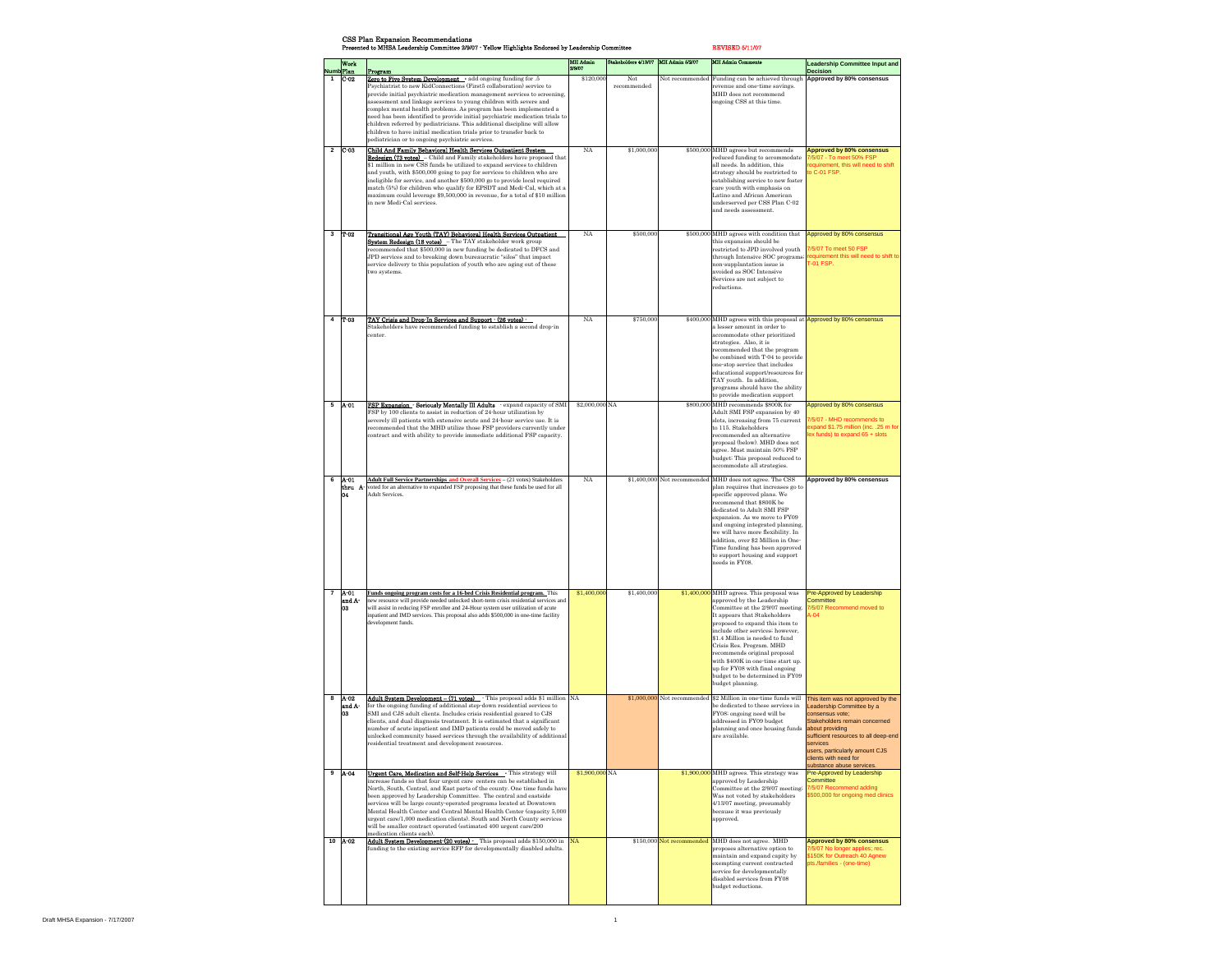| 11<br>12 | LP-<br>01/FH-<br>101<br>LP-<br>01/EE-<br>101 | FH-01 Community and Family Outreach and Engagement Initiative-<br>$(40 \text{ votes})$<br>Education, Employment & Self Sufficienty Behavioral Health Recovery<br>Services (22 votes)                                                                                                                                                                                                 | NA<br><b>NA</b>    | \$300,000<br>\$200,000 |                                              | \$200,000 MHD agrees with this proposal,<br>however in order to accommodate<br>all proposed items, the<br>recommended augmentation is<br>\$200,000. This will be combined<br>with \$100,000 in one-time<br>funding from the Learning<br>Partnership.<br>\$200,000 MHD agrees with this proposal,<br>and recommends that this service<br>be established as contracted<br>benefit assistance program with<br>possible inclusion of new model of<br>rep payee service. | Approved by 80% consensus<br><b>Approved by 80% consensus</b> |
|----------|----------------------------------------------|--------------------------------------------------------------------------------------------------------------------------------------------------------------------------------------------------------------------------------------------------------------------------------------------------------------------------------------------------------------------------------------|--------------------|------------------------|----------------------------------------------|---------------------------------------------------------------------------------------------------------------------------------------------------------------------------------------------------------------------------------------------------------------------------------------------------------------------------------------------------------------------------------------------------------------------------------------------------------------------|---------------------------------------------------------------|
| 13       | $ OA-01 $                                    | Older Adult Full Service Partnership - (11 votes)                                                                                                                                                                                                                                                                                                                                    | <b>NA</b>          |                        | \$200,000 Not recommended                    | MHD disagrees with this<br>proposal given that \$2.5 Million<br>in new Older adult program are.<br>However, MHD recommends<br>integration of all Older Adult<br>plans into one System<br>Development program.                                                                                                                                                                                                                                                       | <b>Approved by 80% consensus</b>                              |
| 14<br>15 | <b>OA-02</b><br>04<br>$AD-01$                | Older Adult Mobile Assessment Intensive Case Management and Peer<br>thru OA and Family Support (19 votes) - Adds a system of care coordinator and<br>pharmacist to the Older Adult program to assure coordinatin of<br>services and integration of prescription and other drug use<br>assessment.<br><b>Administrative Support</b> - Will add decision support staff for analysis of | NA<br>\$150,000 NA |                        | \$300,000 Not recommended<br>Not recommended | MHD Disagrees with this<br>proposal, primary due to late<br>start of Older Adult program.<br>However, MHD recommends<br>integration of all Older Adult<br>plans into one System<br>Development program which can<br>be modified if needed in the<br>coming year.<br>MHD will utilize one-time                                                                                                                                                                       | Approved by 80% consensus<br>Approved by 80% consensus        |
|          |                                              | service and need data, client outcomes, and tracking of all MHSA<br>program status.<br><b>Total New FY08 Ongoing</b>                                                                                                                                                                                                                                                                 | \$5,570,000        | \$7,200,000            | \$5,500,000                                  | funding to pay for this position.<br>Ongoing funding will be<br>considered in FY09 integrated<br>planning process and once full<br>analysis of administrative needs<br>is complete following County<br>FY08 budget decisions.                                                                                                                                                                                                                                       |                                                               |
|          |                                              |                                                                                                                                                                                                                                                                                                                                                                                      |                    |                        |                                              |                                                                                                                                                                                                                                                                                                                                                                                                                                                                     |                                                               |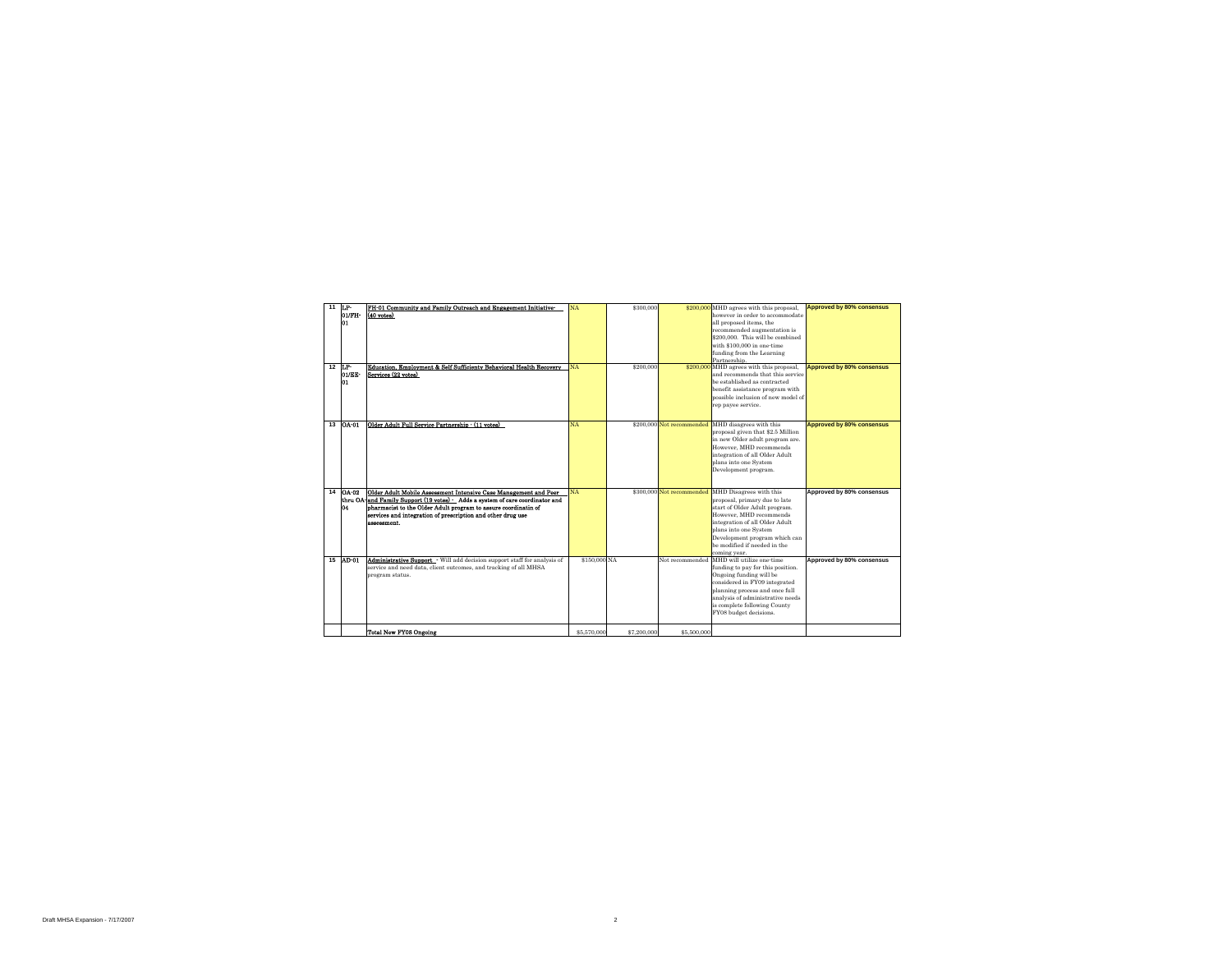|                |             | CSS Plan One-Time Funding Allocation FY07 and FY08<br>Approved by MHSA Leadership Committee 2/9/07<br>DRAFT BASED ON ESTIMATES OF ONE-TIME SAVINGS                                                                                                                                                                                                                                                                                                                                                                                                                                                                                                                                                                                                      |                         |                                                                                                                                              |
|----------------|-------------|---------------------------------------------------------------------------------------------------------------------------------------------------------------------------------------------------------------------------------------------------------------------------------------------------------------------------------------------------------------------------------------------------------------------------------------------------------------------------------------------------------------------------------------------------------------------------------------------------------------------------------------------------------------------------------------------------------------------------------------------------------|-------------------------|----------------------------------------------------------------------------------------------------------------------------------------------|
| #              | Work Plan   | Program                                                                                                                                                                                                                                                                                                                                                                                                                                                                                                                                                                                                                                                                                                                                                 | FY07 & FY08<br>One-Time | MHD 7/5/07 Updates                                                                                                                           |
| 1              | $A-04$      | Urgent Care, Medication and Self-Help Services - This strategy will provide one time start up<br>funds to establish four urgent care care centers in North, South, Central, and East parts of the<br>county. The central and eastside services will be large county operated programs located at<br>Downtown Mental Health Center and Central Mental Health Center (\$250,000 start up each).<br>The South and North County services will be smaller contract operated (\$300,000 start up each).                                                                                                                                                                                                                                                       | 1,100,000               | no change.                                                                                                                                   |
| $\overline{2}$ | A-01/A-03   | Crisis Residential Development - provides funds for the one-time program development portion<br>costs for a 16 bed Crisis Residential program. This new resource will provide needed unlocked<br>short term crisis residential services and will assist in reducing FSP enrollee and 24 Hour<br>system user utilization of acute inpatient and IMD services.                                                                                                                                                                                                                                                                                                                                                                                            | \$500,000               | Same funding, but<br>recommend shifting to A-<br>04 Urgent Care and<br>Crisis Response Work<br>Plan as part of crisis<br>response continuum. |
| 3              | $A-01/A-03$ | Residential Care Development - This strategy provides \$1 million in one time funding for the<br>development of community based unlocked treatment settings to serve as an alternative to 24-<br>Hour acute and IMD utilization. MHD will seek proposals from providers with immediate access<br>to implementation of alternative residential resources.                                                                                                                                                                                                                                                                                                                                                                                                | \$500,000               | Recommend combining<br>this with #4 and #5 and<br>including in HO-01<br>Work Plan as<br>community residential<br>continuum development.      |
| 4              | A-01/A-03   | Other Client 24-Hour Services - Seriously Mentally Ill Adults - This strategy will establish a<br>one-time 24-hour residential treatment fund for FSP enrollees and other system consumers<br>during initial engagement and transition out of institutional 24-Hour programs. It is estimated<br>that a significant number of acute inpatient and IMD patients could be moved safely to unlocked<br>community based services through the availability of additional residential treatment and<br>development resources. This fund will be accessible by all FSP providers for unique and special<br>needs situations that involve the initial enrollment period of FSP clients who are being<br>transitioned out of current 24 Hour system of services. | \$1,000,000             | Combine with #3 above.                                                                                                                       |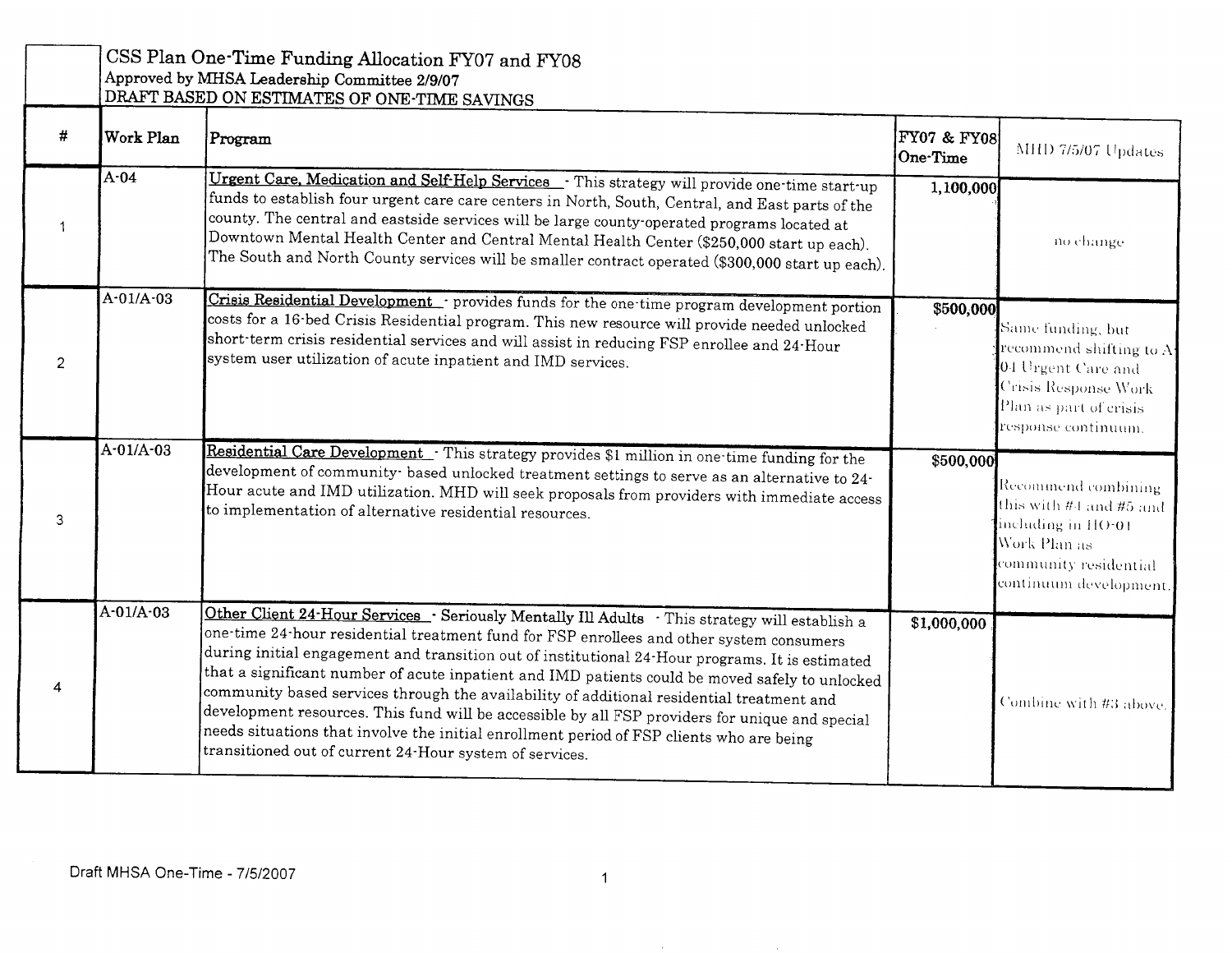| 5 | $A-01/A-03$ | One-Time Therapeutic Housing Beds . This strategy is also geared to establishing immediate<br>$ \mathop{\mathsf{residential}}$ options for FSP clients transitioning out of jail custody and mental health $24\text{-}\mathrm{Hour}$<br>$ \textrm{settings.}$ The objective is to continue to establish locked 24-Hour system alternatives for FSP<br>clients; and to eliminate need for increased 24 Hour institutional service beyond budgeted<br>capacity. With elimination of THU contracts through DADS reduction, additional capacity will<br>be available.                                                                                                                                                                                                                                                                                                   | \$500,000   | Combine with #3 above.                           |
|---|-------------|---------------------------------------------------------------------------------------------------------------------------------------------------------------------------------------------------------------------------------------------------------------------------------------------------------------------------------------------------------------------------------------------------------------------------------------------------------------------------------------------------------------------------------------------------------------------------------------------------------------------------------------------------------------------------------------------------------------------------------------------------------------------------------------------------------------------------------------------------------------------|-------------|--------------------------------------------------|
| 6 | $HC-01$     | Behavioral and Primary Health Care Partnership - This strategy will expand the primary<br>$ \texttt{\small care/mental}$ health service pilot for seriously mentally ill adults (and children to the extent<br>resources are available). The strategy will partner with existing FQHC primary care providers<br>$ \!\,\mathrm{that}$ currently provide mental health and primary care services. Expanded one time funds will<br>allow for development of facility, direct service staff, and pharmacy expenses and will be<br>designed to provide critical integrated primary care and behavioral health services to consumers<br>that otherwise would be ineligible or without access to service. Ongoing resource will be<br>$ \rm{dedicated\ from\ FY09\ CSS\ resources\ or\ redirected\ county\ funds\ depending\ on\ the\ success\ of\ the}$<br>service model. | \$1,000,000 | will need to modify to<br>incorporate 340b plan. |
|   | $C-03$      | Child and Family System Development · Add .5 Child Psychologist, 1.0 Occupational therapist,<br>and .5 Psychiatrist with one time savings. Ongoing expense will be covered through<br>collaborative funding determined by system partners (First5, JPD, DFCS, Education).                                                                                                                                                                                                                                                                                                                                                                                                                                                                                                                                                                                           | \$322,000   | no change                                        |
|   |             | Total One-Time and New FY08 Ongoing                                                                                                                                                                                                                                                                                                                                                                                                                                                                                                                                                                                                                                                                                                                                                                                                                                 | \$4,922,000 |                                                  |

 $\sim$   $\sim$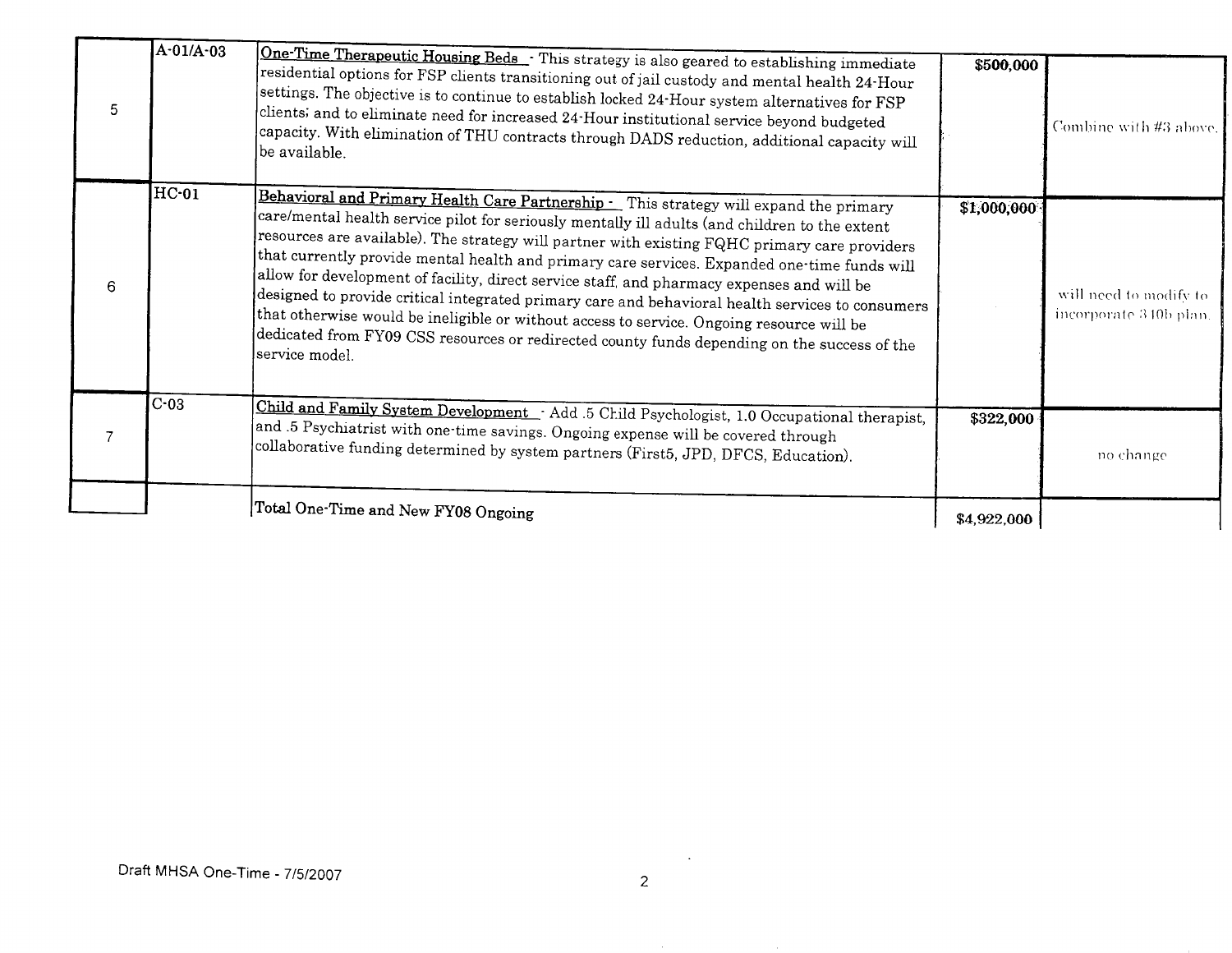## Santa Clara County Request for Funding MHSA Workforce Education and **Training Component Planning and Early Implementation Activities**

#### Summary

Santa Clara County Mental Health Department (SCCMHD) is requesting funds to complete two major tasks 1) prepare its Workforce Education and Training Program and Expenditure Plan and 2) address an already-identified need for additional consumer and family members in the public mental health workforce through the early implementation of pre-employment training and job placement assistance.

### 1. Workforce Staffing Support

SCCMHD will use the planning funds to recruit and hire a Workforce Education and Training (WET) Coordinator and clerical support to oversee the development of the Workforce Education and Training Plan (\$215,000). This position will 1) oversee and coordinate the planning for MHSA funded workforce development programs, including the development of the initial WET County needs assessment and the program and expenditure plan that is an outgrowth of the needs assessment, 2) prepare quarterly reports, annual updates, and 3) manage plan implementation including both County programs and contracts with organizations providing workforce education and training programs and services. The Training Coordinator will serve as the primary liaison to the Greater Bay Area Mental Health Education and Workforce Collaborative which has become a model for the development of training and career ladder programs for all types of mental health providers.

The WET planning process will entail extensive stakeholder involvement designed to produce a plan which is truly representative of the community's needs and preferred strategies for addressing those needs. It will be tied in to our CSS planning process through a reporting relationship to our Leadership Committee which is evolving into a leadership body for the overall MHSA planning and implementation process.

In order to complete the Program and Expenditure Plan in a timely manner, Santa Clara County will engage a consultant to support planning activities including: 1) conducting a comprehensive needs assessment, 2) facilitating the community stakeholder process, 3) supporting any work groups or task forces that are created as an adjunct to the stakeholder and planning processes, and 4) preparing draft materials for inclusion in the final program and expenditure plan for administrative and stakeholder review. We estimate consulting costs will be \$200,000.

Total Amount Requested: \$415,000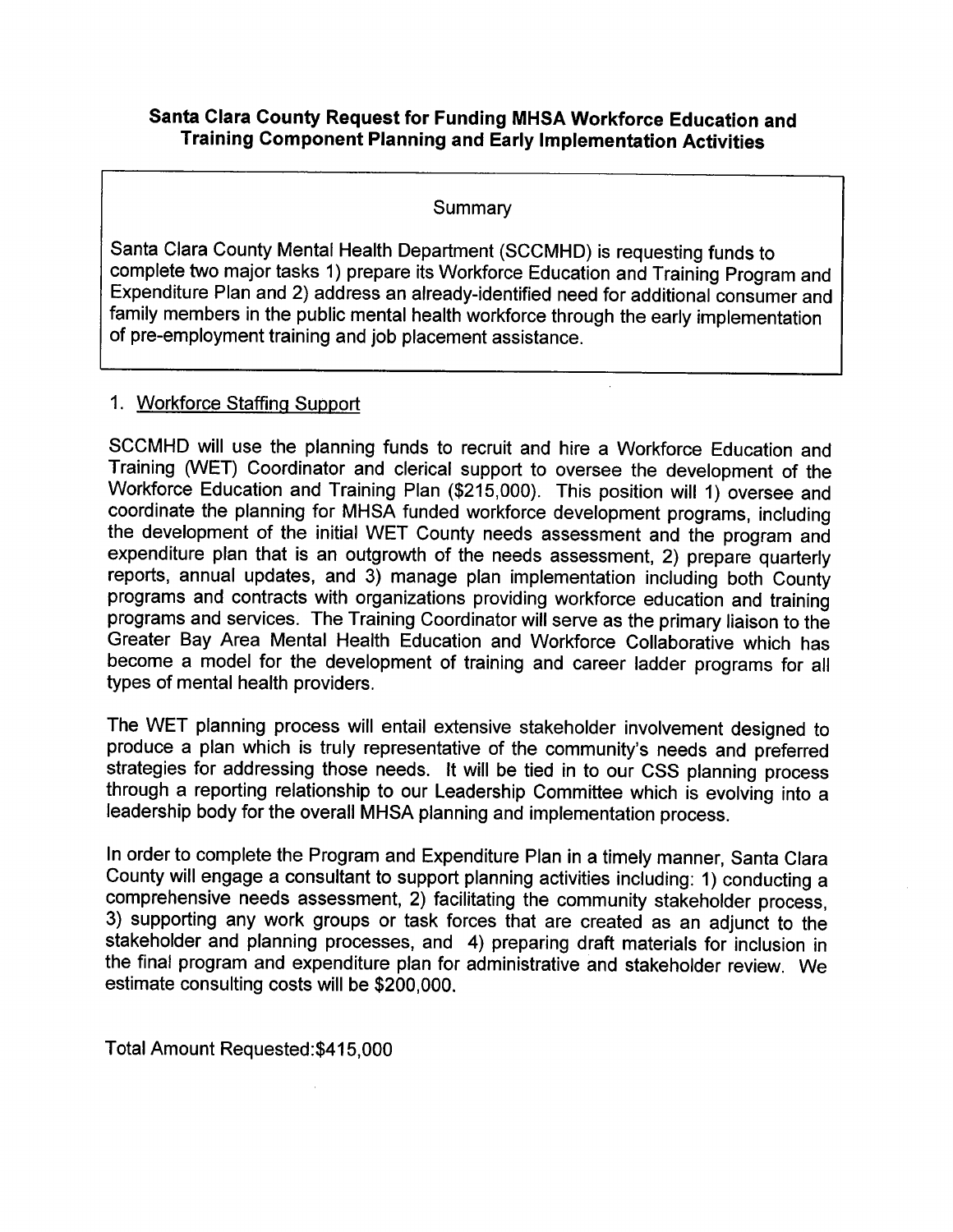# 2. Training and Technical Assistance No funding is being requested in this category at this time.

# 3. Mental Health Career Pathway Programs

SCCMHD will create a Consumer and Family Workforce Development Initiative to prepare community members, especially consumers and family members, for employment in a career in the public mental health system. Santa Clara County recognizes the need to bring as many consumer and family members into the public mental health workforce as possible as a means to better serve our 18,000 clients. We view this as a means of strengthening our ability to create a true wellness and recovery approach to mental health care through the use of trained peer and family partners who can serve as group leaders, counselors, and role models for our clients. Special attention will be paid to assuring the increase in employment of consumers and family members through pre-employment preparation, and education/training to enable career progression.

We will solicit proposals from qualified organizations with which we can contract to assist us in developing a comprehensive approach that addresses both the potential employee's and employer's needs. Features we will consider will be the bidder's approach to 1) recruitment and screening strategies for consumers and family members interested in employment in the public mental health system, 2) preparation of potential job applicants in resume preparation and interviewing skills, 3) preparation for the job environment, 4) interface with employer's human resources department to support the integration of consumers and family members, 5) training and other support of current mental health providers on developing their working relationship with consumers and family members with whom they will be working. Other features we will seek are personalized educational plans, linkages to post-secondary education, outreach strategies to assure that recruitment reflects our client demographics, and job placement assistance.

We will involve administrative staff, consumers and family members in the selection of the organization. The desired and measurable outcome will be the employment and retention of more consumers and families in the public mental health system.

Amount Requested: 300,000

- 4. Residency, Internship Programs No funding is being requested in this category at this time
- 5. Financial Incentive Programs (stipends, scholarships, & loan forgiveness programs) No funding is being requested in this category at this time